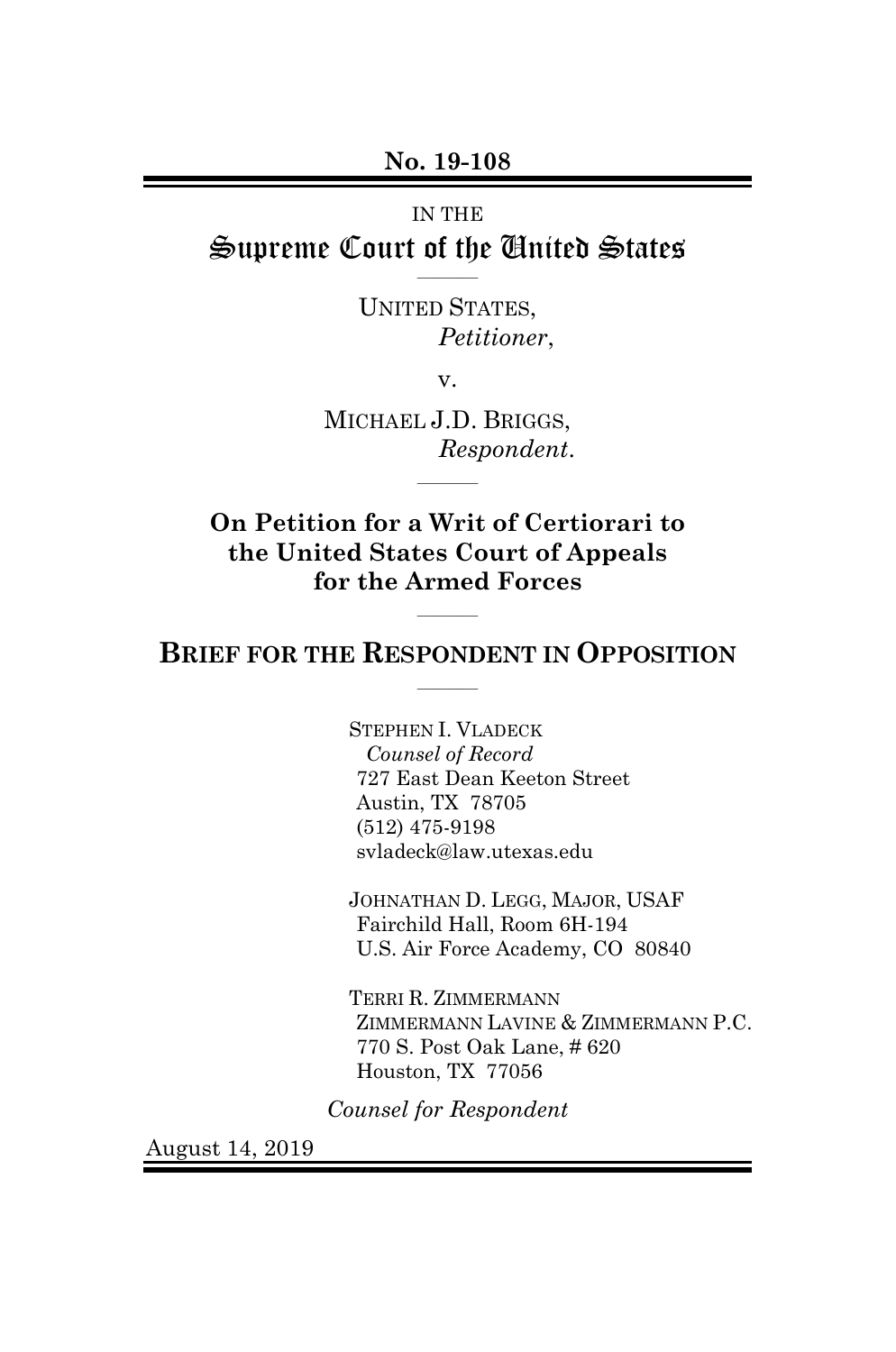## **QUESTIONS PRESENTED**

<span id="page-1-0"></span>**1.** Whether this Court has jurisdiction under 28 U.S.C. § 1259(3).

**2.** Whether, at the time of the offense for which Respondent was convicted, rape was an "offense punishable by death" for purposes of Article 43 of the Uniform Code of Military Justice (UCMJ), 10 U.S.C. § 843.

**3.** Whether the 2006 amendment to Article 43 retroactively extended the statute of limitations in Respondent's case.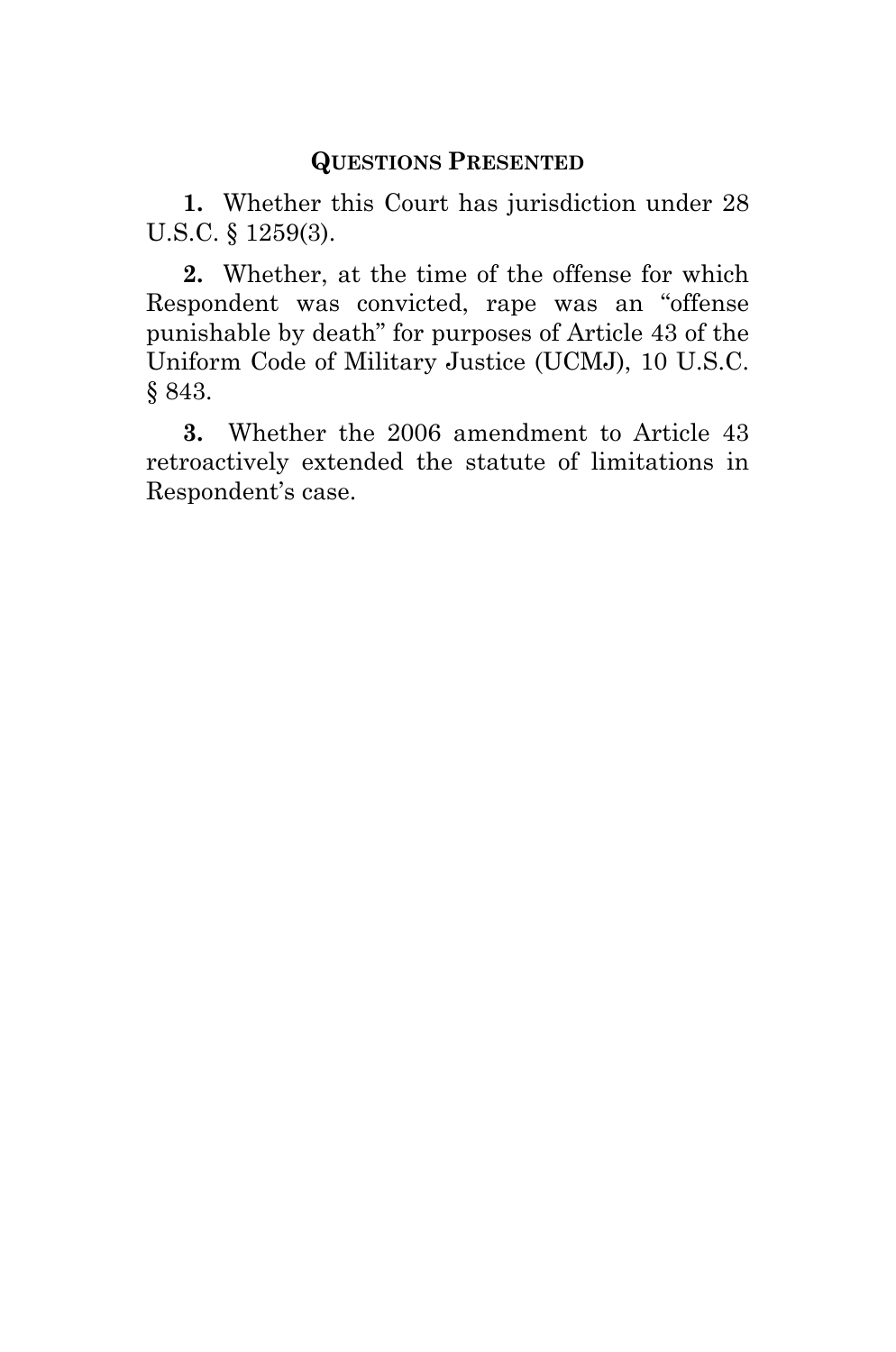# **RELATED PROCEEDINGS**

<span id="page-2-0"></span>Respondent is unaware of any related proceedings other than those identified in the Petition. *See* Pet. II.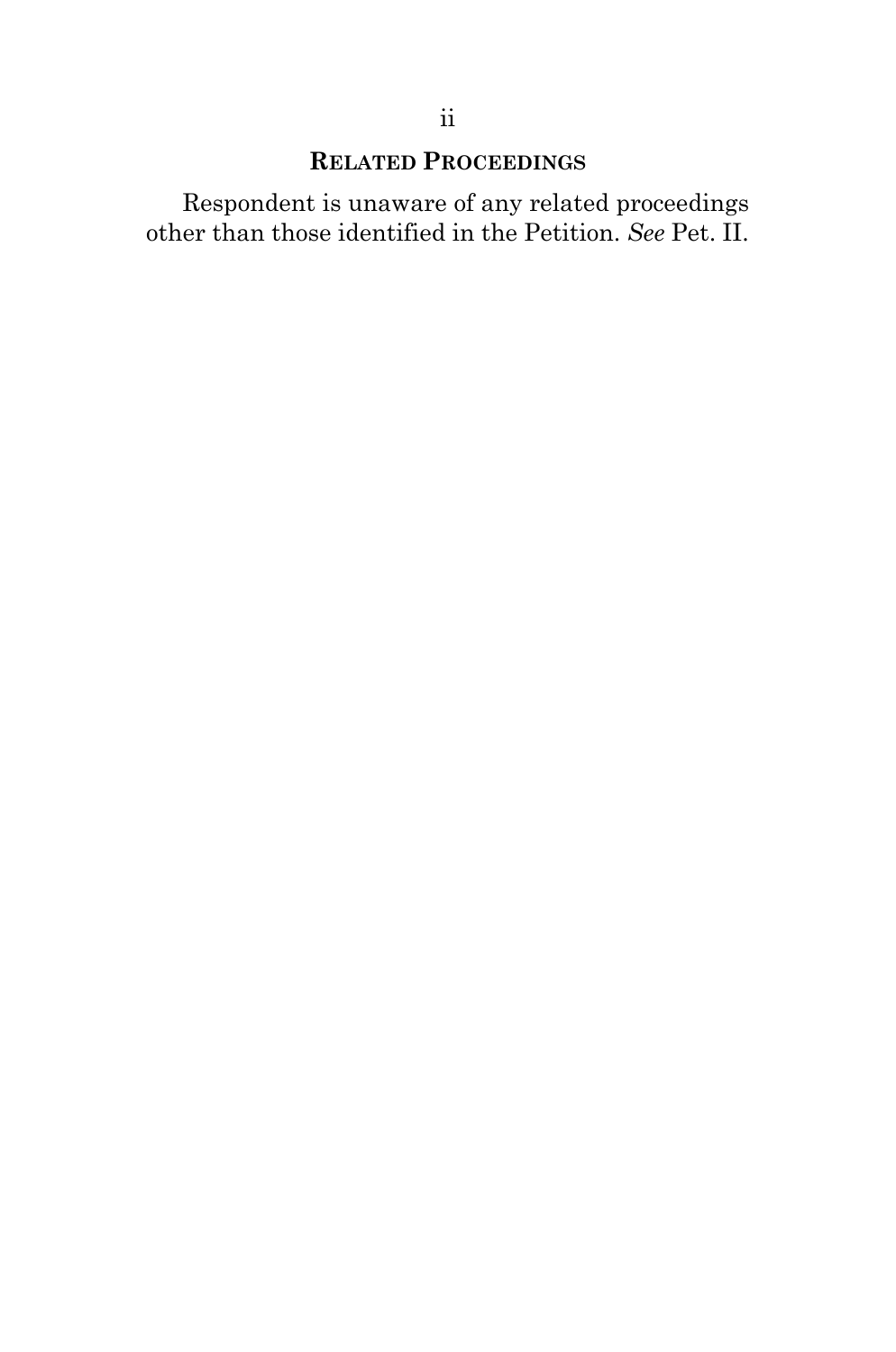# **TABLE OF CONTENTS**

|                | CONSTITUTIONAL AND STATUTORY PROVISIONS                                                                  |  |
|----------------|----------------------------------------------------------------------------------------------------------|--|
|                |                                                                                                          |  |
| L.             | ON THE GOVERNMENT'S LONGSTANDING<br>VIEW, THIS COURT'S JURISDICTION<br>DOES NOT EXTEND TO THE PETITION'S |  |
| $\Pi$ .        | CAAF'S DECISIONS IN MANGAHAS AND<br>BRIGGS WERE BOTH CORRECT  11                                         |  |
| A.             | $Mangahas \dots 11$                                                                                      |  |
| $B_{\cdot}$    |                                                                                                          |  |
| III.           | THE ARGUMENTS PRESENTED IN THE<br>PETITION DO NOT JUSTIFY THIS COURT'S                                   |  |
| $A_{\cdot}$    | CAAF's Rulings Are Limited to                                                                            |  |
| $\mathbf{B}$ . | Article 43 is Not "Parallel" to<br>Civilian Statutes of Limitations 20                                   |  |
| C.             | The Eighth Amendment Issue<br>Raised by the Petition is Academic 21                                      |  |
|                |                                                                                                          |  |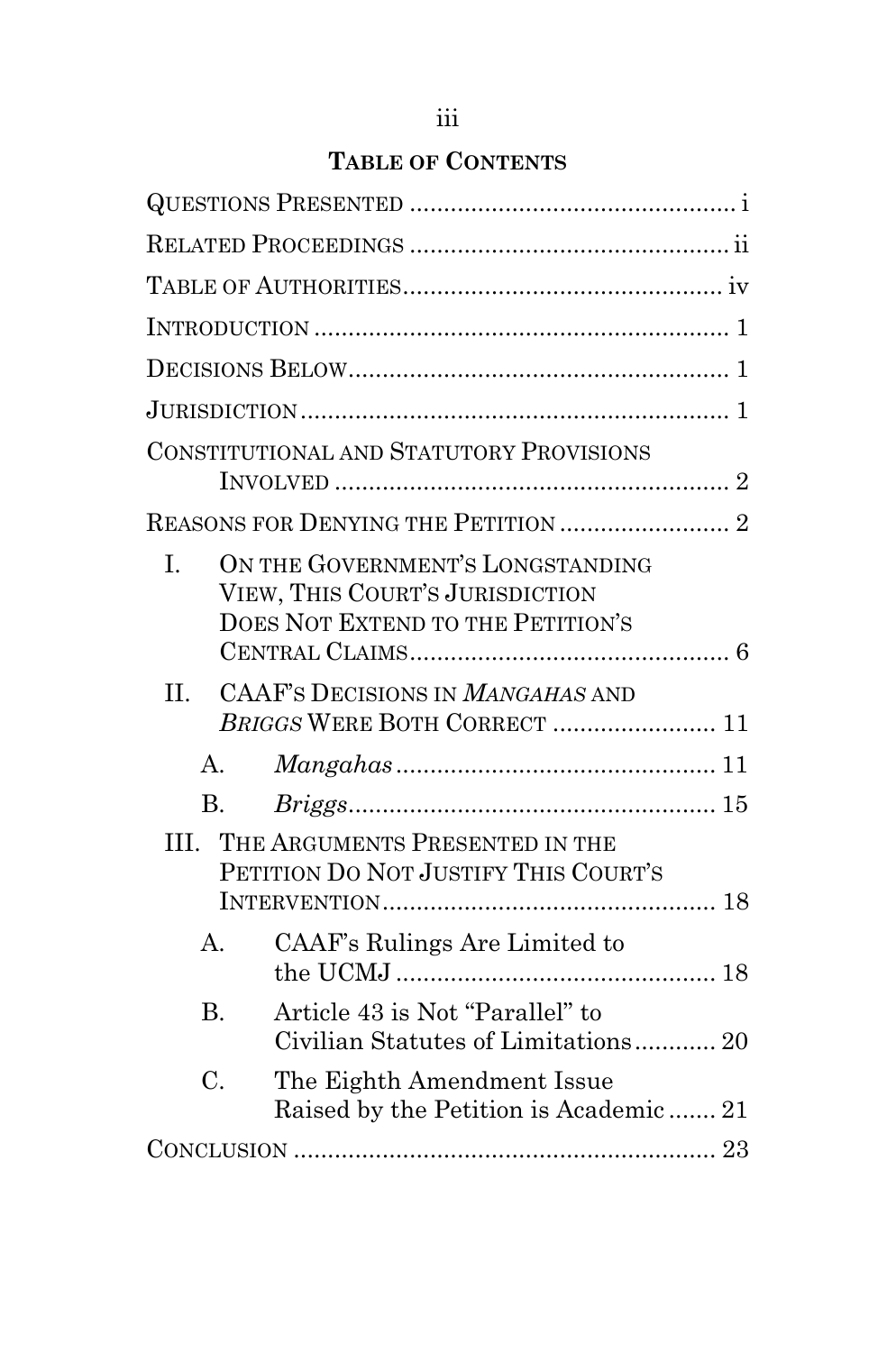# **TABLE OF AUTHORITIES**

### <span id="page-4-0"></span>**Cases**

| Abdirahman v. United States,                             |
|----------------------------------------------------------|
| City & County of San Francisco v.<br>Sheehan,            |
| Clinton v. Goldsmith,                                    |
| Coker v. Georgia,                                        |
| Dalmazzi v. United States,                               |
| Fernandez-Vargas v. Gonzales,                            |
| Griffith v. Kentucky,                                    |
| $INS$ v. $St.$ Cyr,                                      |
| Kennedy v. Louisiana,                                    |
| Landgraf v. USI Film Prods.,                             |
| Loving v. United States,                                 |
| Ortiz v. United States,                                  |
| Square D Co. v. Niagara Frontier Tariff<br>Bureau, Inc., |
|                                                          |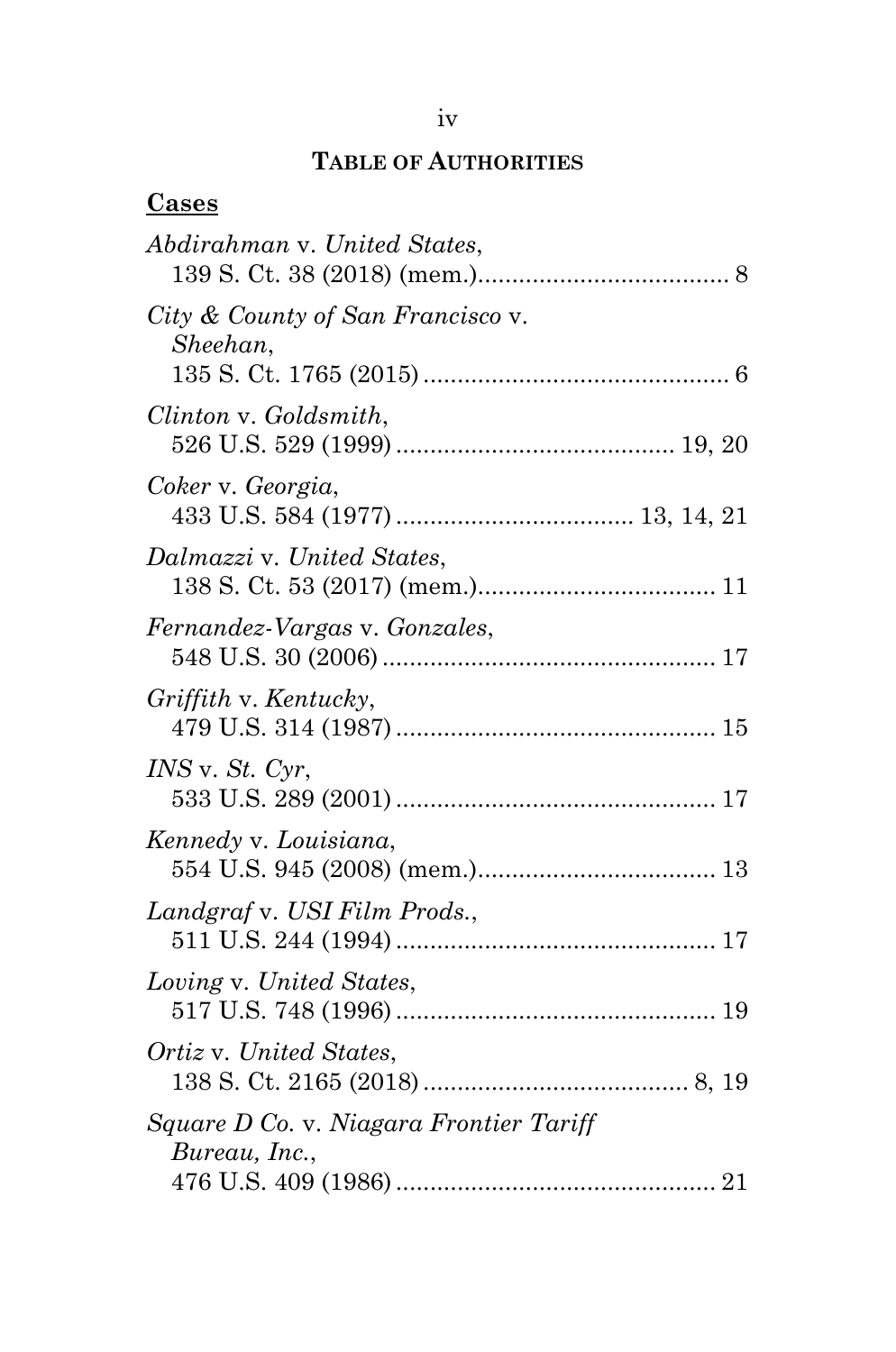# **TABLE OF AUTHORITIES (CONTINUED)**

| Stogner v. California,              |
|-------------------------------------|
| Toussie v. United States,           |
| United States v. Armbruster,        |
| United States v. Briggs,            |
| United States v. Briggs,            |
| United States v. Clifton,           |
| United States v. Denedo,            |
| United States v. Dowty,             |
| United States v. Habig,             |
| United States v. Lopez de Victoria, |
| United States v. Mangahas,          |
| United States v. Matthews,          |
| United States v. McElhaney,         |
| United States v. Scharton,          |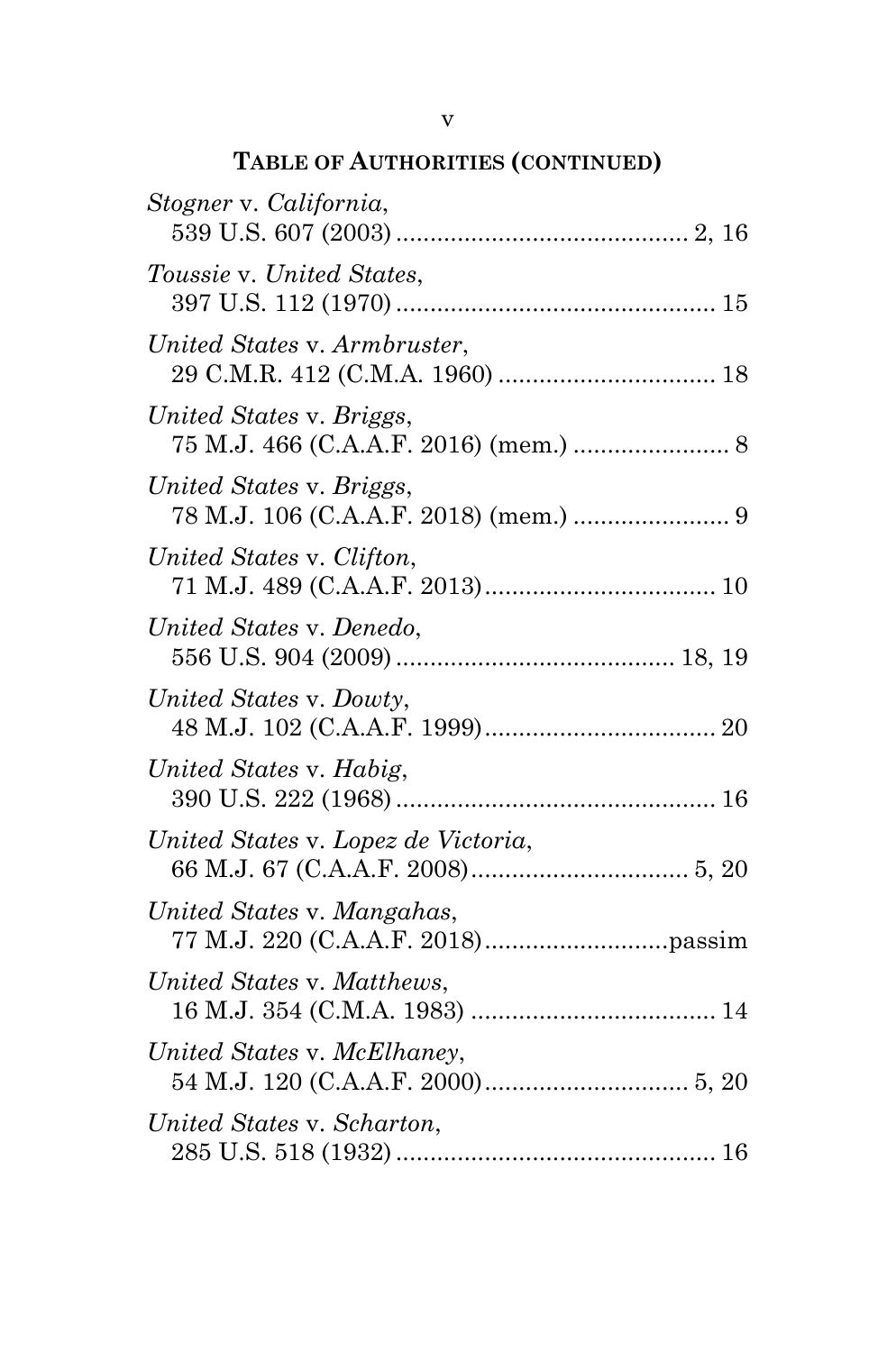# TABLE OF AUTHORITIES (CONTINUED)

| United States v. Scheffer,      |  |
|---------------------------------|--|
| United States v. Stebbins,      |  |
| United States v. Vonn,          |  |
| United States v. Wappler,       |  |
| <i>Willenbring v. Neurater,</i> |  |

# **Statutes and Rules**

| 10 U.S.C. |  |
|-----------|--|
|           |  |
|           |  |
|           |  |
|           |  |
|           |  |
|           |  |
|           |  |
|           |  |
| 28 U.S.C. |  |
|           |  |
|           |  |
|           |  |
|           |  |
|           |  |
|           |  |
|           |  |
|           |  |
|           |  |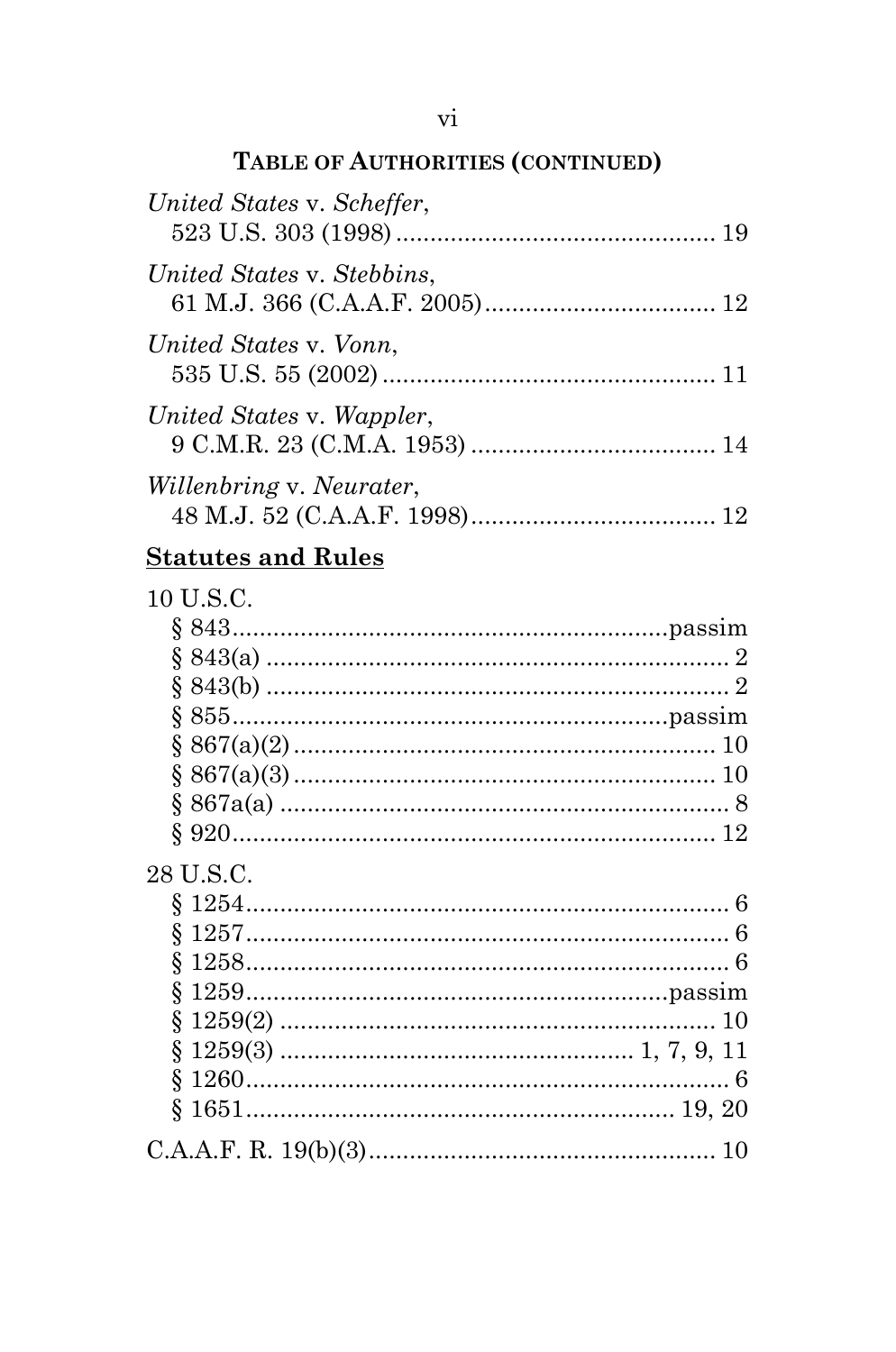# **TABLE OF AUTHORITIES (CONTINUED)**

| Fiscal Year 2006,        | National Defense Authorization Act for                        |  |
|--------------------------|---------------------------------------------------------------|--|
| <b>Other Authorities</b> |                                                               |  |
| Opposition,              | Brief for the United States in<br>Andrews v. United States,   |  |
| Opposition,              | Brief for the United States in<br>Colon v. United States,     |  |
| Opposition,              | Brief for the United States in<br>Larrabee v. United States,  |  |
| Opposition,              | Brief for the United States in<br>McKeel v. United States,    |  |
| Opposition,              | Brief for the United States in<br>Stevenson v. United States, |  |
| Opposition,              | Brief for the United States in<br>Sullivan v. United States,  |  |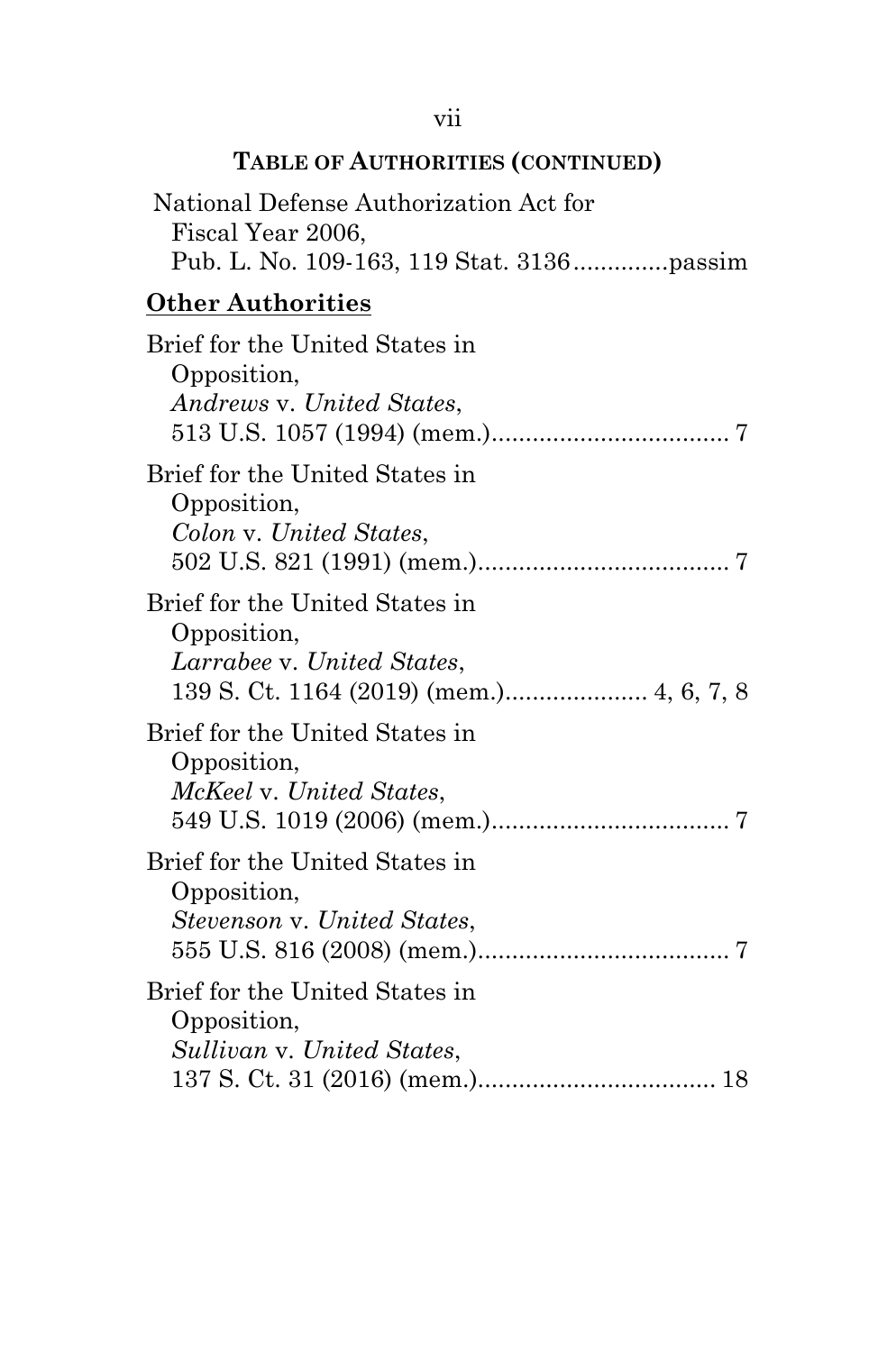### viii

# **TABLE OF AUTHORITIES (CONTINUED)**

| Brief for the United States in     |   |   |  |
|------------------------------------|---|---|--|
| Opposition,                        |   |   |  |
| Wiechmann v. United States,        |   |   |  |
|                                    |   |   |  |
| Petition for a Writ of Certiorari, |   |   |  |
| Larrabee v. United States,         |   |   |  |
|                                    |   |   |  |
| Petition for a Writ of Certiorari, |   |   |  |
| United States v. Scheffer,         |   |   |  |
|                                    |   |   |  |
|                                    |   |   |  |
| STEPHEN M. SHAPIRO, ET AL.,        |   |   |  |
| <b>SUPREME COURT PRACTICE</b>      |   |   |  |
|                                    |   |   |  |
| ÷                                  | * | * |  |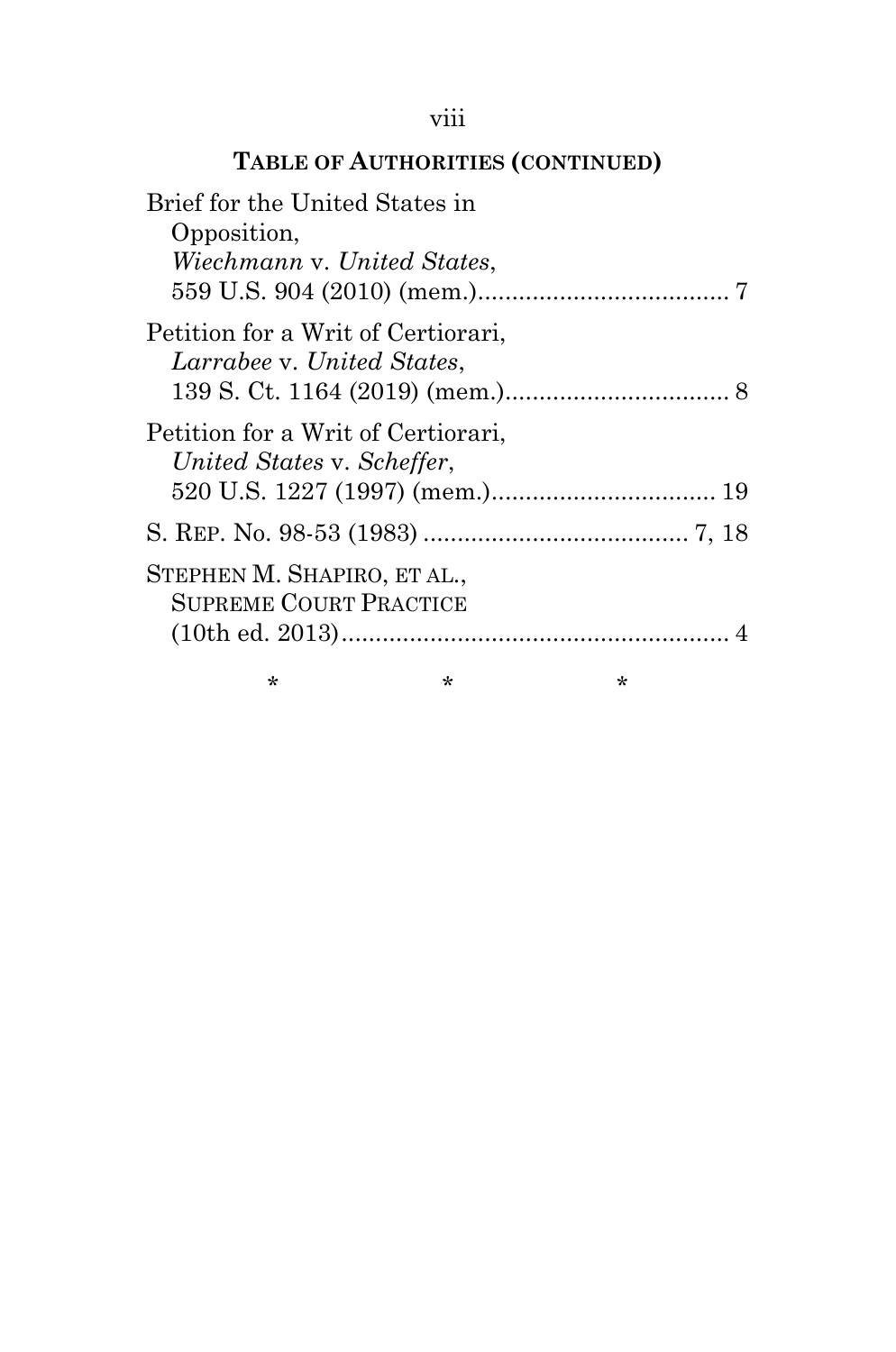#### **INTRODUCTION**

<span id="page-9-0"></span>The Petition relies upon a view of this Court's jurisdiction over the Court of Appeals for the Armed Forces (CAAF) that the government has consistently rejected. On the merits, its principal objection is that CAAF misinterpreted the Uniform Code of Military Justice (UCMJ). As the government concedes, though, CAAF's putative errors are limited not only to courtsmartial, but to "a closed set of crimes committed before 2006." Pet. 23. To explain why this case is nevertheless worthy of certiorari, the Petition invents nonexistent tension between CAAF's rulings and those of the civilian courts, and it argues that the Eighth Amendment does not forbid imposition of the death penalty for rape in the military even though that important issue was not addressed by CAAF below; is not relevant to any forward-looking cases; and is in any event mooted by the UCMJ. Finally, and most importantly, the two CAAF rulings at issue were both correct. The Petition should therefore be denied.

#### **DECISIONS BELOW**

<span id="page-9-1"></span>CAAF's decision in Respondent's case on remand from this Court is reported at 78 M.J. 289 (C.A.A.F. 2019), and is reprinted in the Petition Appendix at 1a– 15a. The original decision of the Air Force Court of Criminal Appeals in Respondent's case is not published, but is available at 2016 WL 3682568, and is reprinted in the Petition Appendix at 16a–40a.

#### **JURISDICTION**

<span id="page-9-2"></span>The government invokes this Court's jurisdiction under 28 U.S.C. § 1259(3). As noted below, however, there is a serious question as to whether that statute provides this Court with jurisdiction over the bulk of the Petition. *See post* at 6–11.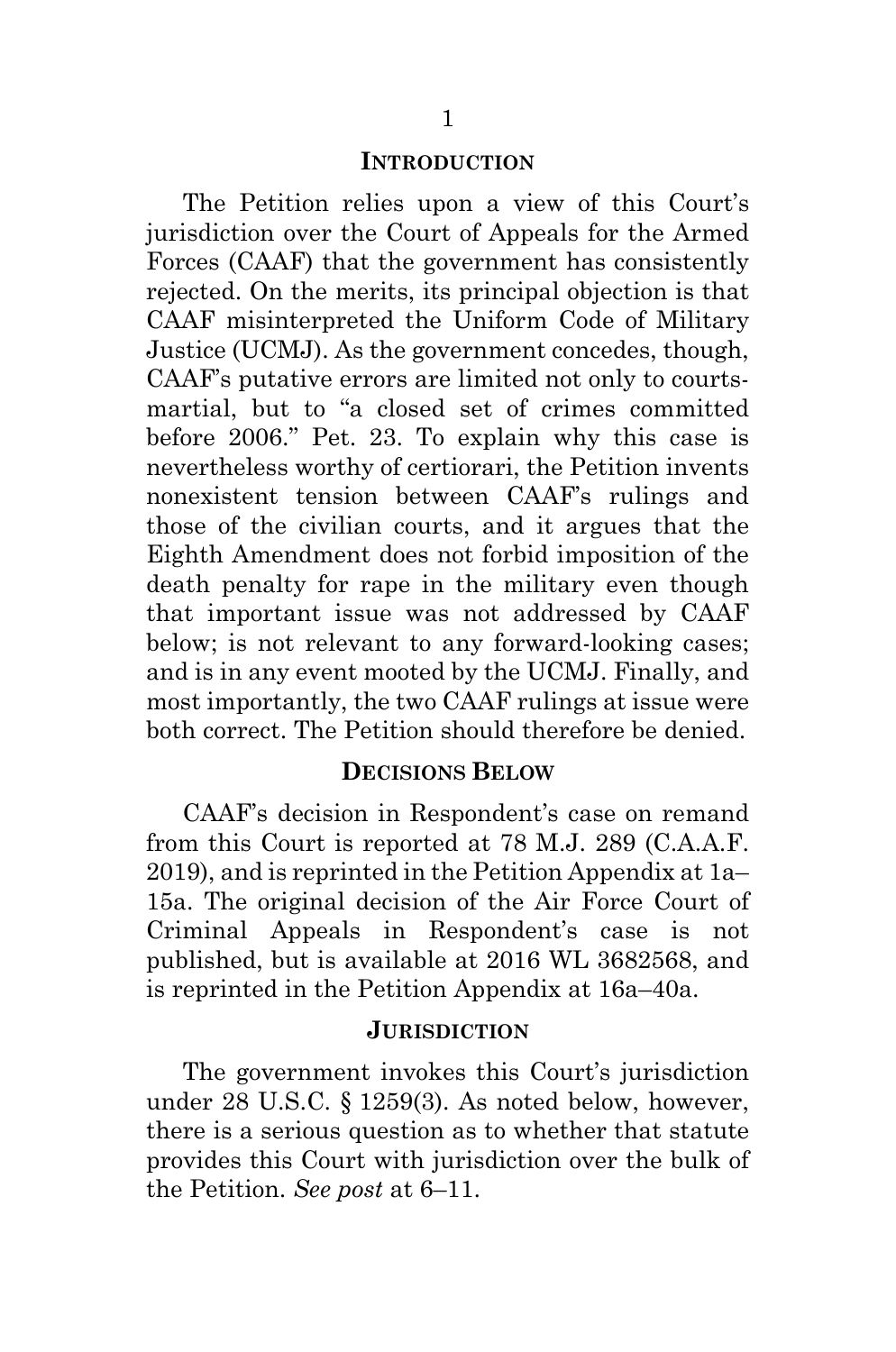### **CONSTITUTIONAL AND STATUTORY PROVISIONS INVOLVED**

<span id="page-10-0"></span>In addition to the provisions identified in the Petition, Pet. 2, Pet. App. 41a–44a, this case involves Article 55 of the UCMJ, which provides in relevant part that "[p]unishment by flogging, or by branding, marking, or tattooing on the body, or any other cruel or unusual punishment, may not be adjudged by any court-martial or inflicted upon any person subject to this chapter." 10 U.S.C. § 855. Also of relevance is the full text of the 2006 amendment to Article 43 of the UCMJ, 10 U.S.C. § 843, which is reprinted as part of CAAF's opinion in this case at Pet. App. 7a–8a.

### **REASONS FOR DENYING THE PETITION**

<span id="page-10-1"></span>In *United States* v. *Mangahas*, 77 M.J. 220 (C.A.A.F. 2018), CAAF unanimously held that rape is not an "offense punishable by death" for purposes of Article 43(a) of the UCMJ, 10 U.S.C. § 843(a). *See* 77 M.J. at 222. As a result, instead of carrying *no* statute of limitations, the 1997 rape for which Mangahas was charged carried a statute of limitations of five years. *See* 10 U.S.C. § 843(b) (1994). And although Congress amended Article 43 in 2006 to eliminate a statute of limitations for *all* rape offenses, CAAF nevertheless dismissed the charge in *Mangahas*—because the fiveyear statute of limitations had expired in 2002, well before that amendment was enacted. 77 M.J. at 225; *see Stogner* v. *California*, 539 U.S. 607, 610–21 (2003) (holding that the retroactive extension of an expired statute of limitations is unconstitutional). *Mangahas*  thereby foreclosed *all* courts-martial for rape committed more than five years before the 2006 amendment—a decision the government did not contest in this Court.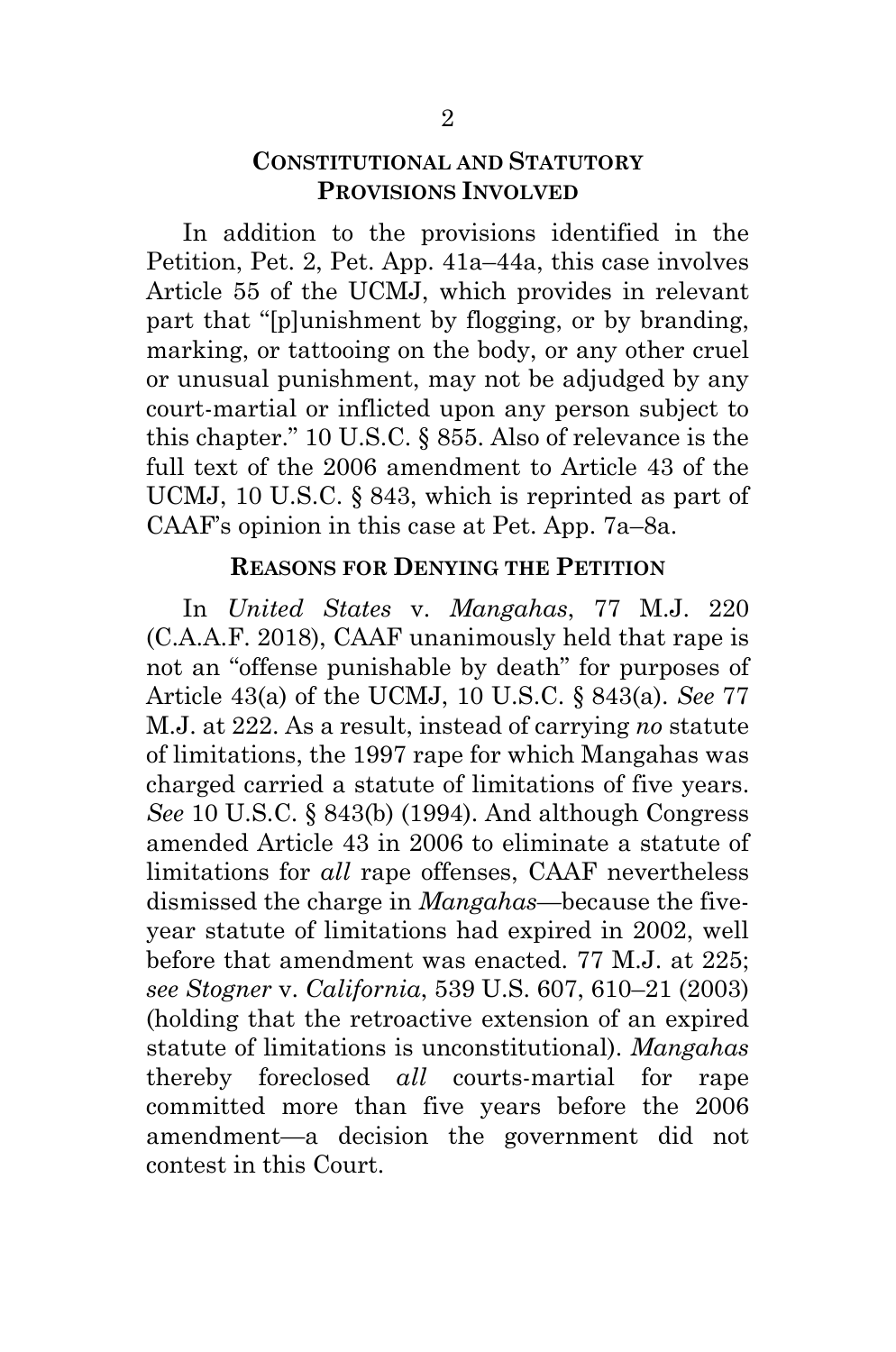Instead, the government nominally seeks review of CAAF's decision in Respondent's case—which raised the narrower question *Mangahas* left open, *i.e.*, whether the 2006 amendment to Article 43 applies retroactively to the far smaller set of cases in which the five-year statute of limitations had *not* yet expired when the 2006 amendment entered into force.<sup>[1](#page-11-0)</sup> Writing for a unanimous court, Judge Maggs held that the answer was "no," because the text and legislative history of the 2006 amendment provided no indication that Congress intended it to apply to offenses preceding its enactment. If anything, the text and context cut the other way. *See* Pet. App. 11a–12a.

Although the Petition briefly nods at CAAF's ruling in Respondent's case, its main objection is to the decision in *Mangahas*. *See, e.g.*, Pet. 11 ("CAAF erred in *United States* v. *Mangahas* . . . ."); *id*. at 26 ("Granting certiorari in this particular case would allow the Court to address . . . the correctness of *Mangahas*."). In the government's view, CAAF not only misread Article 43 in that ruling, but it also misunderstood this Court's Eighth Amendment jurisprudence—which, even if it *applies* to the military (a point the government does not concede), does not prohibit capital punishment for rape of adults by servicemembers. *Id*. at 16–20.

<span id="page-11-0"></span><sup>1.</sup> The 2006 amendment was enacted as section 553 of the National Defense Authorization Act for Fiscal Year 2006, Pub. L. No. 109-163, § 553, 119 Stat. 3136, 3264. That statute entered into force on January 6, 2006. Thus, *Mangahas* bars all courtsmartial in which the alleged offense took place on or before January 6, 2001, but at least five years elapsed before charges were referred. *Briggs* involves only those cases in which the alleged offense took place between January 7, 2001, and January 5, 2006, but no charges were referred within five years.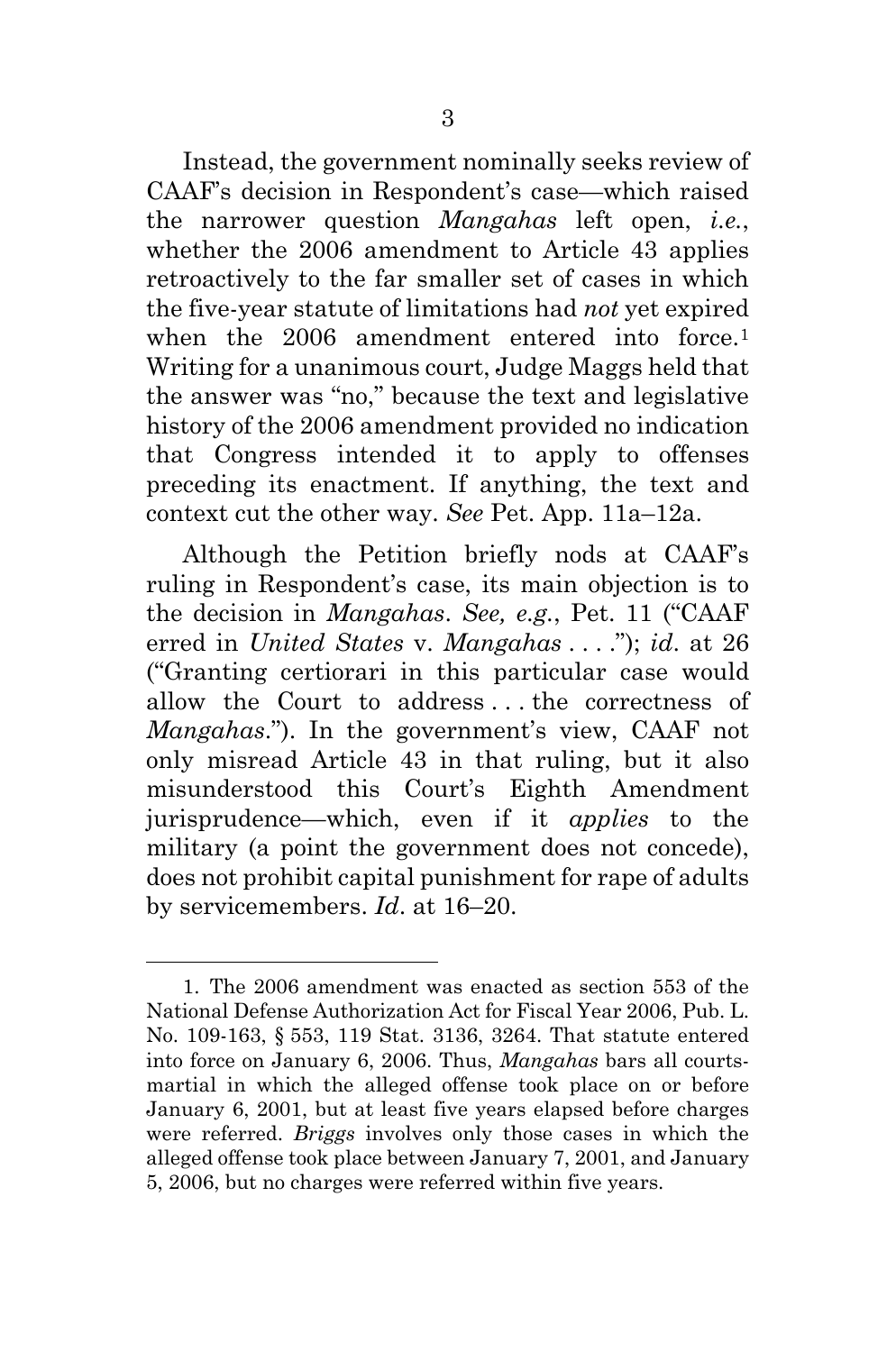There are three different problems with the government's arguments, each of which provides an independent basis for why certiorari should be denied.

First, the government itself has long argued that this Court lacks jurisdiction to consider most of them. 28 U.S.C. § 1259, which gives this Court appellate jurisdiction over CAAF, limits this Court to review of CAAF's "decisions" in four specific categories of cases. *See, e.g.*, STEPHEN M. SHAPIRO, ET AL., SUPREME COURT PRACTICE § 2.14, at 130 & n.120 (10th ed. 2013). To that end, for nearly three decades (and as recently as this January), the government has consistently maintained that this Court lacks jurisdiction under § 1259 to review any questions "not resolved by CAAF's decision in *this* case." Brief for the United States in Opposition at 10, *Larrabee* v. *United States*, 139 S. Ct. 1164 (2019) (mem.) (emphasis added).

All CAAF decided in *this* case is that the 2006 amendment to Article 43 does not apply retroactively to past offenses for which the five-year statute of limitations had not yet expired—a materially different question from what was presented and decided in *Mangahas* (and from the question the government formally presents in its petition here, *see*  Pet. I).[2](#page-12-0) Thus, if the government's longstanding reading of § 1259 is correct, this Court lacks jurisdiction to revisit *Mangahas* here.

<span id="page-12-0"></span><sup>2.</sup> The Question Presented in the Petition is "[w]hether [CAAF] erred in concluding—contrary to its own longstanding precedent—that the Uniform Code of Military Justice allows prosecution of a rape that occurred between 1986 and 2006 only if it was discovered and charged within five years." Respondent has reframed the Questions Presented to reflect the different issues this Court is being asked to resolve. *See ante* at i.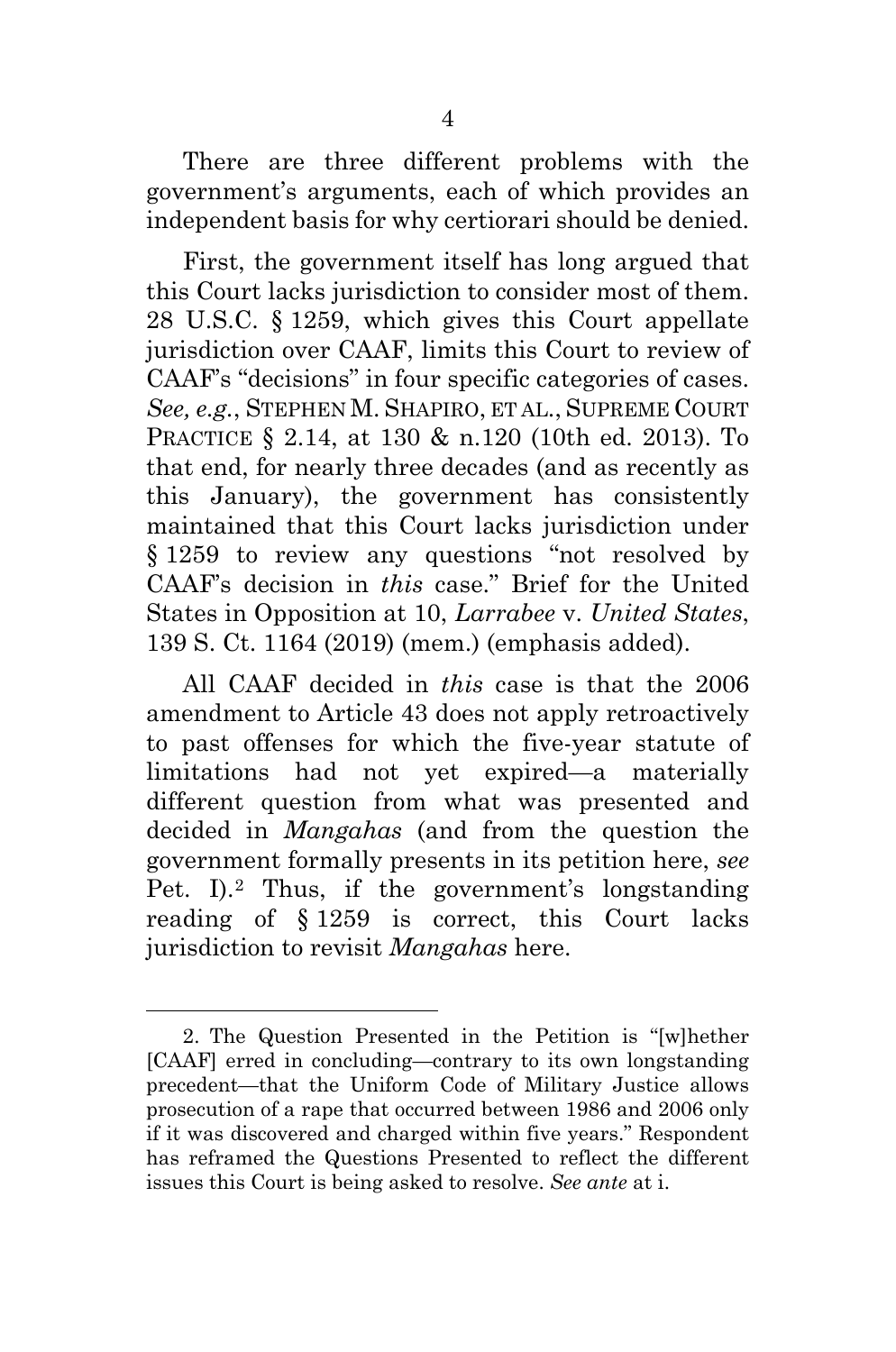Second, and in any event, CAAF's decisions in *Mangahas* and Respondent's case were both *correct*. In *Mangahas*, CAAF correctly interpreted Article 43 of the UCMJ to not treat an offense for which the death penalty is categorically unavailable as an "offense punishable by death." And in *Briggs*, CAAF correctly held that Congress did not intend for the 2006 amendment to Article 43 to apply retroactively. Thus, whether this Court's jurisdiction extends to revisiting *Mangahas* or is limited to CAAF's decision here, neither warrants reversal.

Finally, even if reasonable minds could disagree as to the correctness of CAAF's rulings in *Mangahas* and *Briggs*, the Petition fails to provide a satisfactory explanation for why CAAF's putative errors warrant this Court's review. For instance, the government attempts to manufacture "inconsistency" between how CAAF has interpreted Article 43 and how civilian courts have construed "identical statutory language in a parallel statutory context." *Id*. at 24. But CAAF itself has explained that, as Congress intended, the relevant statutes are *not*, in fact, parallel. *See, e.g.*, *United States* v. *Lopez de Victoria*, 66 M.J. 67, 72 (C.A.A.F. 2008); *United States* v. *McElhaney*, 54 M.J. 120, 124–26 (C.A.A.F. 2000). There is therefore no division of authority that would justify this Court's intervention.

Instead, the closest the government comes to identifying a question worthy of certiorari is its argument that the Constitution allows the military to impose the death penalty for rape—which this Court has never held. It would be one thing if that question had any bearing on future cases, but as the government concedes, it doesn't; the maximum sentence currently available in the military for rape is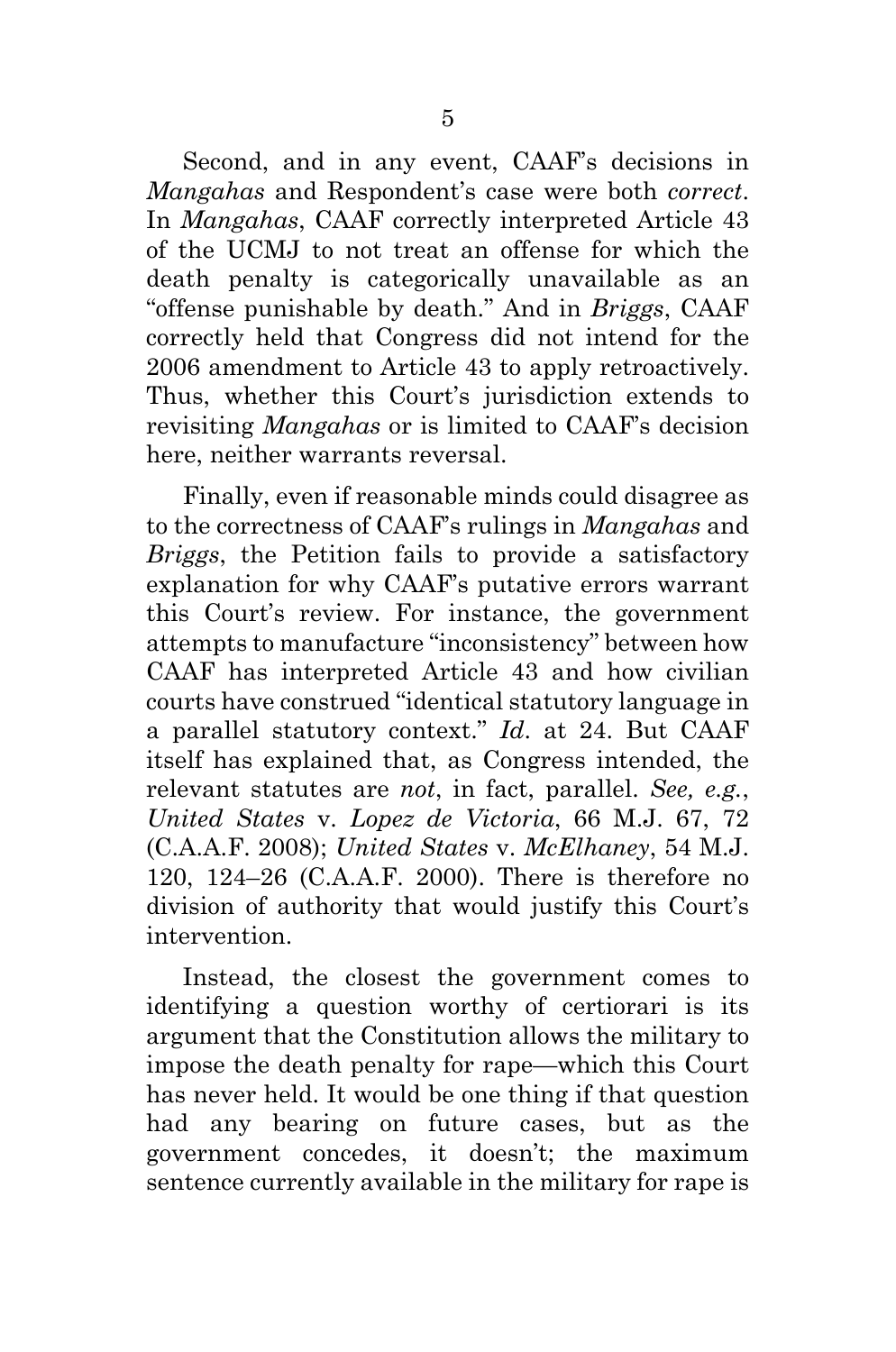life without parole. *See* Pet. 8 n.\*. And because Article 55 of the UCMJ incorporates this Court's Eighth Amendment into the military justice system, whether the Constitution's ban on cruel and unusual punishment applies to courts-martial of its own force (and bans imposition of the death penalty for rape) need not actually be resolved here.

So understood, the Petition is an invitation to this Court to resolve a difficult constitutional question that is moot in these cases and entirely academic going forward. That's why, in the government's own words, CAAF's decisions in *Mangahas* and *Briggs*  "affect only a closed set of crimes committed before 2006," *id*. at 23, and why any flaws in those rulings do not justify this Court's intervention. *See, e.g.*, *City & County of San Francisco* v. *Sheehan*, 135 S. Ct. 1765, 1780 (2015) (Scalia, J., concurring in part and dissenting in part) ("[W]e are not, and for well over a century have not been, a court of error correction.").

## <span id="page-14-0"></span>**I. ON THE GOVERNMENT'S LONGSTANDING VIEW, THIS COURT'S JURISDICTION DOES NOT EXTEND TO THE PETITION'S CENTRAL CLAIMS**

In opposing certiorari in *Larrabee* earlier this year, the Solicitor General argued that "Section 1259 grants this Court authority to review by writ of certiorari only '*[d]ecisions* of the [CAAF]' in specified categories of cases." U.S. *Larrabee* Br., *supra*, at 10 (alterations in original). This language stands in marked contrast to the other statutes regulating this Court certiorari jurisdiction, including 28 U.S.C. § 1254 (all "[c]ases *in* the courts of appeals" (emphasis added)) and §§ 1257, 1258, and 1260 ("Final judgments or decrees rendered by the highest court of [a State or federal territory] in which a decision could be had.").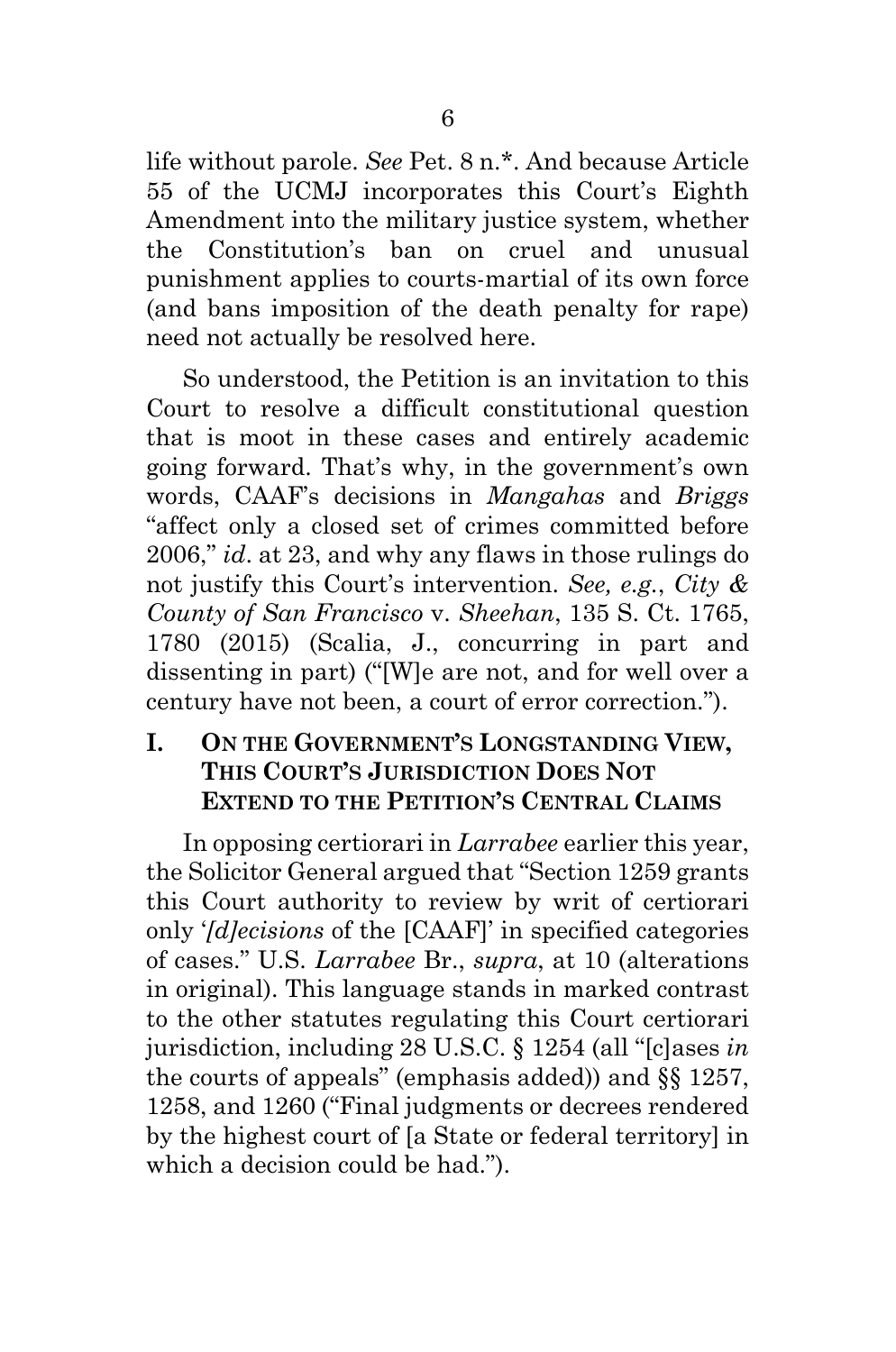In the government's view, Congress in § 1259 deliberately limited this Court's review to the four corners of CAAF's underlying "decision":

Congress followed the Department of Justice's recommendation to authorize this Court's discretionary review in circumstances in which "*a decision* of [CAAF] affected military jurisprudence" by enacting legislation "[t]o limit" the new authorization for direct review in such a way as to "permit the Supreme Court to consider issues of public importance" while otherwise "preserv[ing] the role of [CAAF]" as the primary "interpreter of the [UCMJ]."

U.S. *Larrabee* Br., *supra*, at 11–12 (quoting S. REP. No. 98-53, at 9 (1983) (second, third, and fifth alterations in original)).[3](#page-15-0) 

To drive the point home, a separate provision further specifies that "[t]he Supreme Court may *not* review by a writ of certiorari under this section any

<span id="page-15-0"></span><sup>3.</sup> *Larrabee* was only the most recent petition to which the government objected on the ground that CAAF had not agreed to decide the questions for which certiorari was sought. It has similarly interpreted § 1259(3) to foreclose certiorari on at least five other occasions dating back nearly three decades. *See, e.g.*, Brief for the United States in Opposition at 7 n.2, *Wiechmann* v. *United States*, 559 U.S. 904 (2010) (mem.); Brief for the United States in Opposition at 7–8, *Stevenson* v. *United States*, 555 U.S. 816 (2008) (mem.); Brief for the United States in Opposition at 6, *McKeel* v. *United States*, 549 U.S. 1019 (2006) (mem.); Brief for the United States in Opposition at 4 n.6, *Andrews* v. *United States*, 513 U.S. 1057 (1994) (mem.); Brief for the United States in Opposition at 7 n.8, *Colon* v. *United States*, 502 U.S. 821 (1991) (mem.).

This Court has not granted certiorari in any case in which the government has raised this specific jurisdictional objection.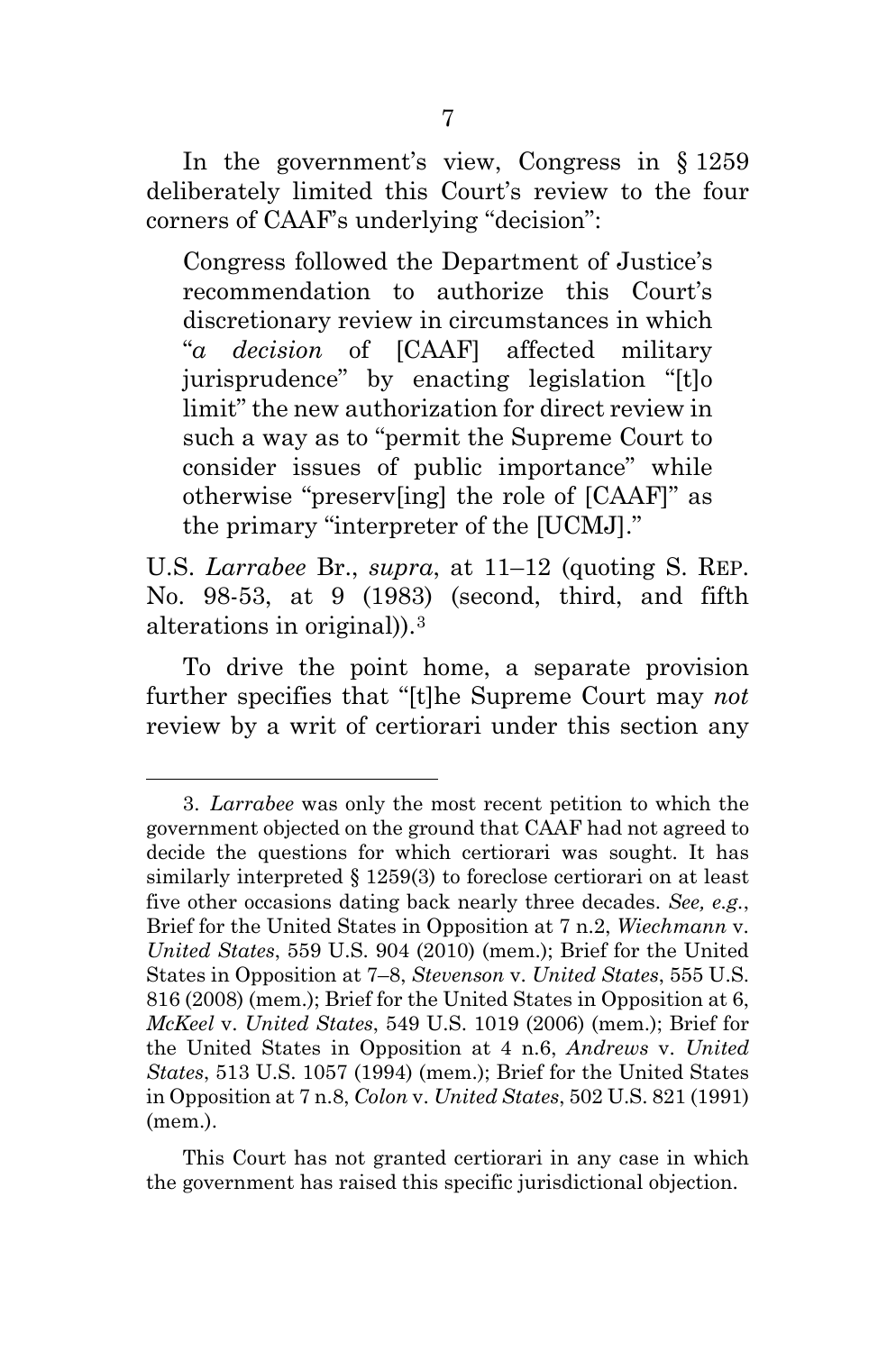action of the United States Court of Appeals for the Armed Forces in *refusing* to grant a petition for review." 10 U.S.C. § 867a(a) (emphases added). Thus, as the government has consistently argued, when CAAF grants a discretionary petition for review, "and the CAAF's 'decision' thus resolves only [the] granted issue[s], this Court lacks authority to resolve different issues that were not part of that decision." U.S. *Larrabee* Br., *supra*, at 10 (internal quotation marks omitted); *see also id*. ("Section 1259's grant of authority to review 'decisions' of the CAAF by writ of certiorari in certain military cases precludes this Court's adjudication of other issues not resolved in such 'decisions.").<sup>[4](#page-16-0)</sup>

In this case, CAAF initially granted Respondent's petition for discretionary review only on the dualofficeholding questions that this Court ultimately resolved in the government's favor in *Ortiz* v. *United States*, 138 S. Ct. 2165 (2018). *See United States* v. *Briggs*, 75 M.J. 466 (C.A.A.F. 2016) (mem.). Because *Mangahas* was decided while Respondent's petition for certiorari was pending, this Court ultimately granted Respondent's petition for certiorari, vacated CAAF's decision, and remanded in light of *Mangahas*. *See Abdirahman* v. *United States*, 139 S. Ct. 38 (2018) (mem.). On remand, CAAF specified two additional issues:

<span id="page-16-0"></span><sup>4.</sup> In *Larrabee*, the government opposed this Court's jurisdiction to review CAAF's decision even though the petition raised a jurisdictional objection to the decisions below, *i.e.*, that the military lacked the constitutional authority to try him by court-martial. *See* Petition for a Writ of Certiorari at i, *Larrabee*, 139 S. Ct. 1164.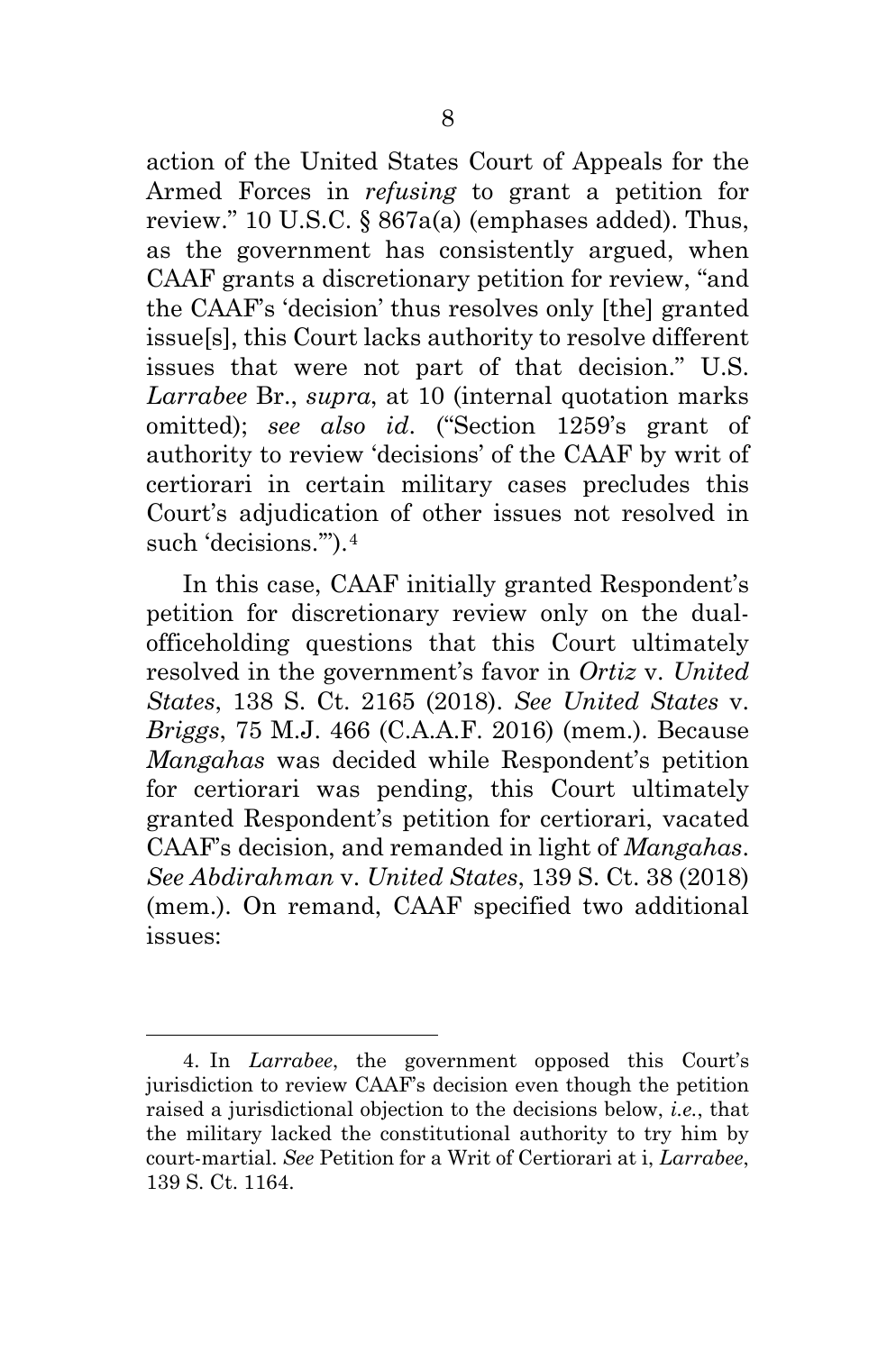- I. DOES THE 2006 AMENDMENT TO ARTICLE 43, UCMJ, CLARIFYING THAT RAPE IS AN OFFENSE WITH NO STATUTE OF LIMITATIONS, APPLY RETROACTIVELY TO OFFENSES COMMITTED BEFORE ENACTMENT OF THE AMENDMENT BUT FOR WHICH THE THEN EXTANT STATUTE OF LIMITATIONS HAD NOT EXPIRED?
- II. CAN APPELLANT SUCCESSFULLY RAISE A STATUTE OF LIMITATIONS DEFENSE FOR THE FIRST TIME ON APPEAL?

*United States* v. *Briggs*, 78 M.J. 106, 106 (C.A.A.F. 2018) (mem.); *see also* Pet. App. 6a–7a.

CAAF's ultimate decision on remand only resolved those two issues. Pet. App. 7a–15a. Thus, if the government's previously consistent reading of § 1259(3) is correct, this Court lacks jurisdiction to review anything in this case other than what CAAF decided on remand from this Court.

In its Petition here, however, the government asks this Court to review far more than CAAF's decision in Respondent's case. The Question Presented, for instance, asks this Court to decide whether the UCMJ "allows prosecution of a rape that occurred between 1986 and 2006 only if it was discovered and charged within five years." Pet. I. That framing necessarily conflates the two very different holdings in *Mangahas* and *Briggs* by merging the distinct time periods to which those two decisions apply. *See ante* at 3 n.1.

If this Court's jurisdiction is limited to reviewing CAAF's decision in this case, all it can decide is the far narrower question whether the 2006 amendment to Article 43 retroactively extended the statute of limitations in Respondent's case—without reaching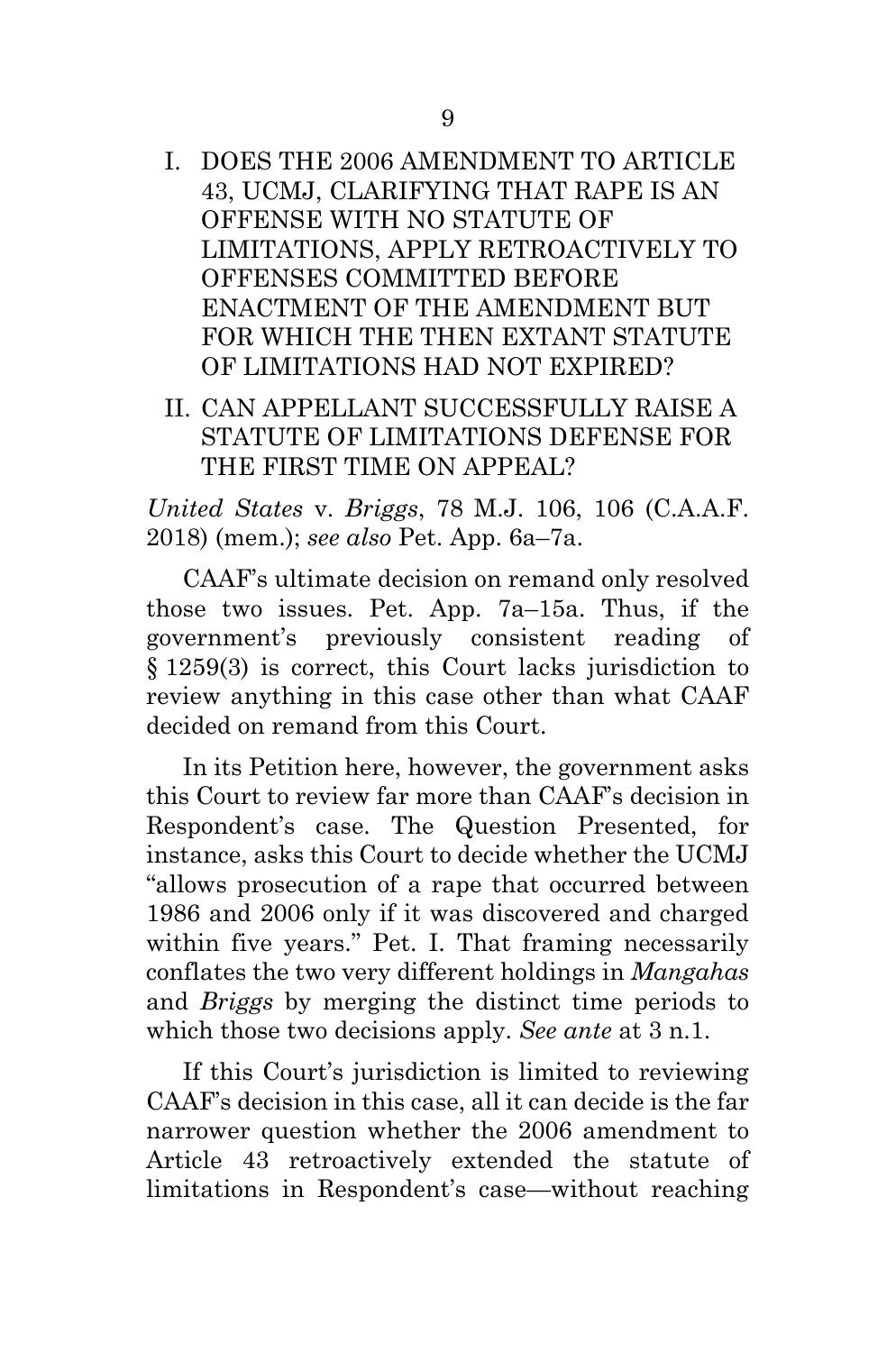whether the proper statute of limitations *was* five years at the time of Respondent's alleged offense.

Moreover, such a jurisdictional defect could easily have been avoided. Nothing would have prevented the Judge Advocate General (TJAG) of the Air Force from adding the questions the government now presents to this Court to the scope of CAAF's review below. Although CAAF has discretionary jurisdiction over non-capital appeals from servicemembers, 10 U.S.C. § 867(a)(3), it has *mandatory* jurisdiction over issues certified to that court by each service branch's TJAG. Id. § 867(a)(2). And after CAAF specified the two issues it decided on remand from this Court, CAAF's rules gave the government 30 days to cross-certify *additional* issues to be considered as part of the same appeal. *See* C.A.A.F. R. 19(b)(3); *see also United States*  v. *Clifton*, 71 M.J. 489, 493–95 (C.A.A.F. 2013) (Erdmann, J., concurring) (describing the purpose and implications of Rule  $19(b)(3)$ .<sup>[5](#page-18-0)</sup> Thus, the Air Force TJAG *could* have required CAAF to revisit *Mangahas* below—even summarily—in order to preserve this Court's appellate jurisdiction. But he didn't.[6](#page-18-1)

<span id="page-18-0"></span><sup>5.</sup> In this regard, the government is far better situated for purposes of this Court's jurisdiction than a servicemember, for it has the ability in any individual case to compel CAAF to decide specific issues—and to thereby trigger this Court's jurisdiction. *See* 28 U.S.C. § 1259(2). By contrast, servicemembers in noncapital cases are left entirely to CAAF's discretion.

<span id="page-18-1"></span><sup>6.</sup> The government concedes that, in this case, it "did not expressly ask the CAAF to overrule its recent decision in *Mangahas*." Pet. 25. It nevertheless suggests that it preserved its objection through a single line in its brief, which argued that "'Congress intended for rape[s]' of the kind at issue here 'to have an unlimited statute of limitations.'" Pet. 25–26 (alteration in original; citation omitted).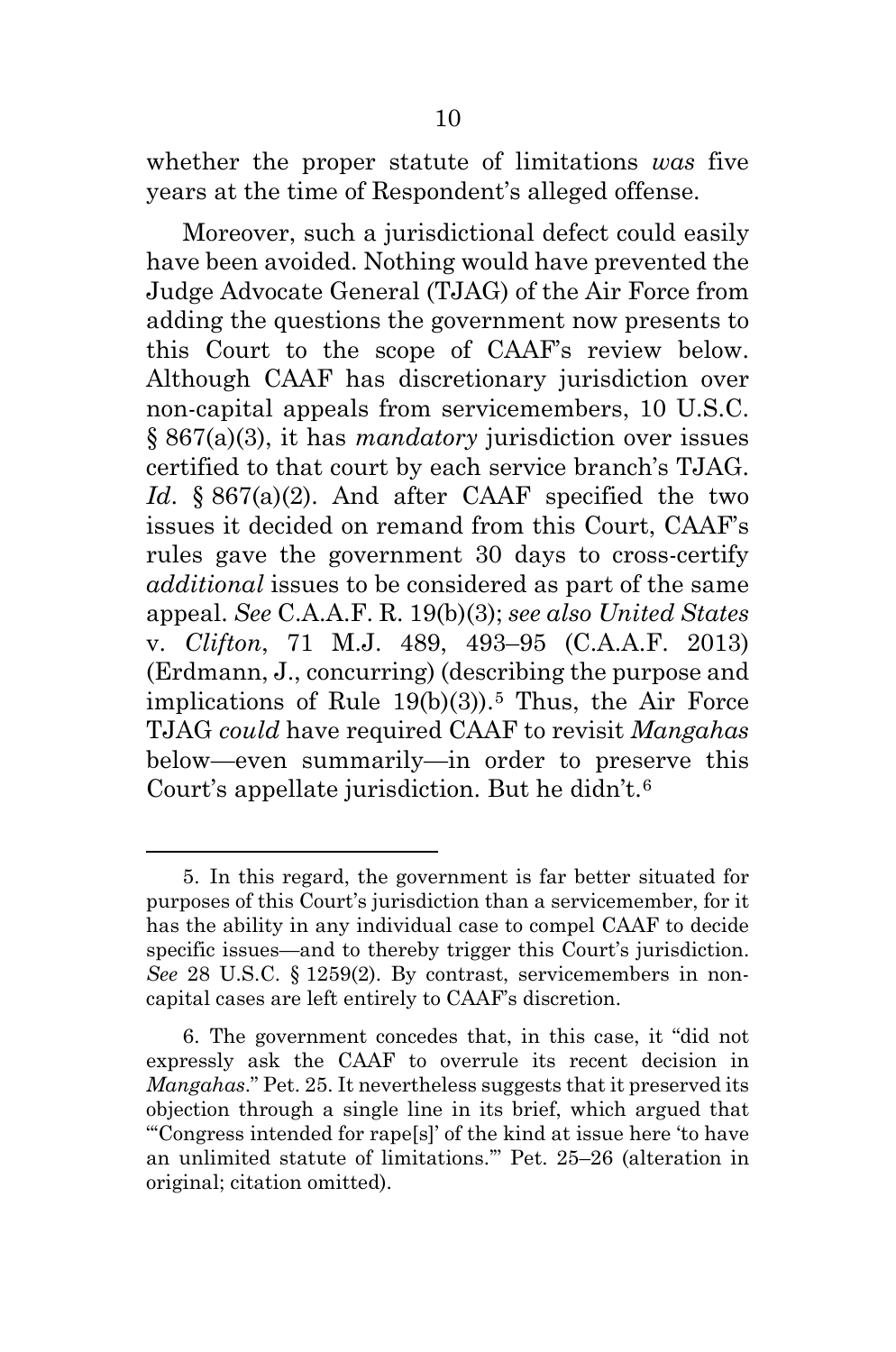On the government's own prior understanding, then, this Court lacks jurisdiction to review anything beyond CAAF's "decision" in *Briggs*—to which the Petition devotes two scant pages of objections. Pet. 20–22. Those objections are without merit in any event, as CAAF's unanimous decision in Respondent's case was correct. *See post* at 15–18. But either way, certiorari is hardly appropriate if this Court cannot consider the heart of the government's objections.[7](#page-19-2)

### <span id="page-19-0"></span>**II. CAAF'S DECISIONS IN** *MANGAHAS* **AND** *BRIGGS* **WERE BOTH CORRECT**

Separate from whether this Court has jurisdiction to review CAAF's decision in *Mangahas* (in addition to *Briggs*), there is no need for this Court to review either ruling, because both are correct on the merits.

### <span id="page-19-1"></span>**A.** *Mangahas*

In *Mangahas*, the defendant was charged in 2015 for a rape that allegedly took place in 1997. In concluding that the statute of limitations for the charged offense was five years, CAAF held that, for purposes of Article 43, an offense is "punishable by death" if—and only if—the death penalty is a legally

The suggestion that this vague sentence somehow added an additional issue to be resolved by CAAF—whether *Mangahas* was rightly decided—defies common sense. And contra the Petition, *id*. at 26, it is not remotely supported by the inapposite discussion in *United States* v. *Vonn*, 535 U.S. 55, 58 n.1 (2002).

<span id="page-19-2"></span><sup>7.</sup> If this Court is nevertheless inclined to grant certiorari, it should, at the very least, add the jurisdictional issue to the questions presented—so that it can receive the benefit of plenary briefing and argument. *See, e.g.*, *Dalmazzi* v. *United States*, 138 S. Ct. 53, 53 (2017) (mem.) (directing the parties to brief and argue a different question concerning this Court's jurisdiction under 28 U.S.C. § 1259(3)).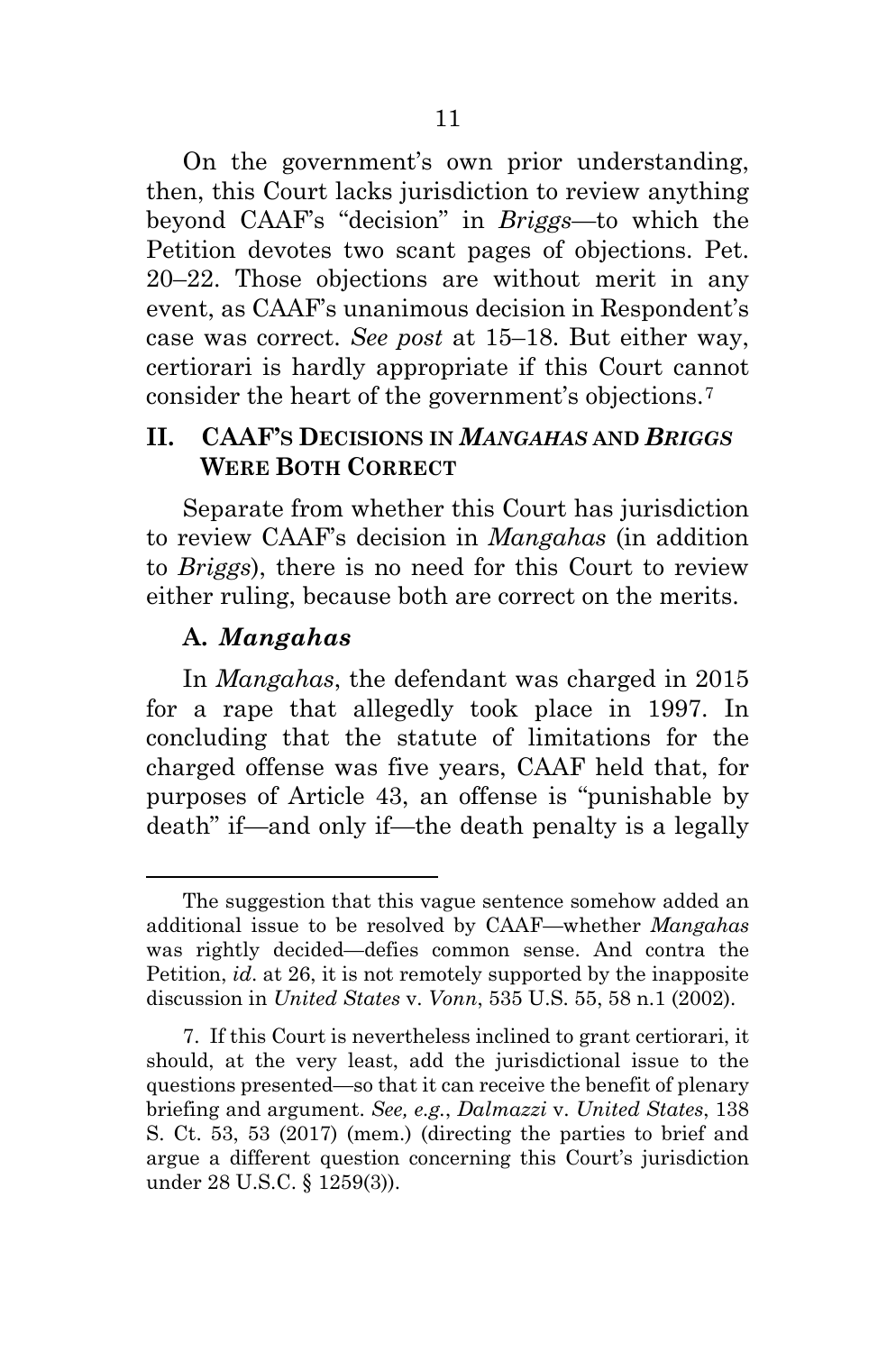available punishment for the crime. As Judge Ryan wrote for the unanimous court, "[w]here . . . there is *no* set of circumstances under which the death penalty could constitutionally be imposed for the rape of an adult woman, that offense is simply not 'punishable by death' for purposes of the exception to the ordinary five-year statute of limitations." *Mangahas*, 77 M.J. at 224; *see also id*. at 224–25 ("[W]here the death penalty could never be imposed for the offense charged, the offense is not punishable by death for purposes of Article 43."). In so holding, CAAF overruled two of its prior decisions—*Willenbring* v. *Neurater*, 48 M.J. 52 (C.A.A.F. 1998), and *United States* v. *Stebbins*, 61 M.J. 366 (C.A.A.F. 2005)—insofar as they had held to the contrary. *See Mangahas*, 77 M.J. at 222.

The Petition offers two objections to *Mangahas*'s reasoning. First, it argues that rape *was* an offense "punishable by death" at the relevant time because Article 120 of the UCMJ, 10 U.S.C. § 920, expressly authorized the death penalty for rape. *See* Pet. 12–16. In the government's view, whether an offense is "punishable by death" for purposes of Article 43 should turn on whether the death penalty was formally *authorized* by statute, not whether it was actually available as a punishment. *See id*. Second, and in any event, the Petition asserts that rape *was* "punishable by death" at the relevant time because the Eighth Amendment, insofar as it even *applies* to the military, *id*. at 17–18, does not forbid the death penalty for adult rape committed by a servicemember. Neither argument succeeds.

As Judge Ryan explained in *Mangahas*, the government's statutory argument blurs the plainlanguage distinction between whether an offense is "punishable" by death and whether the death penalty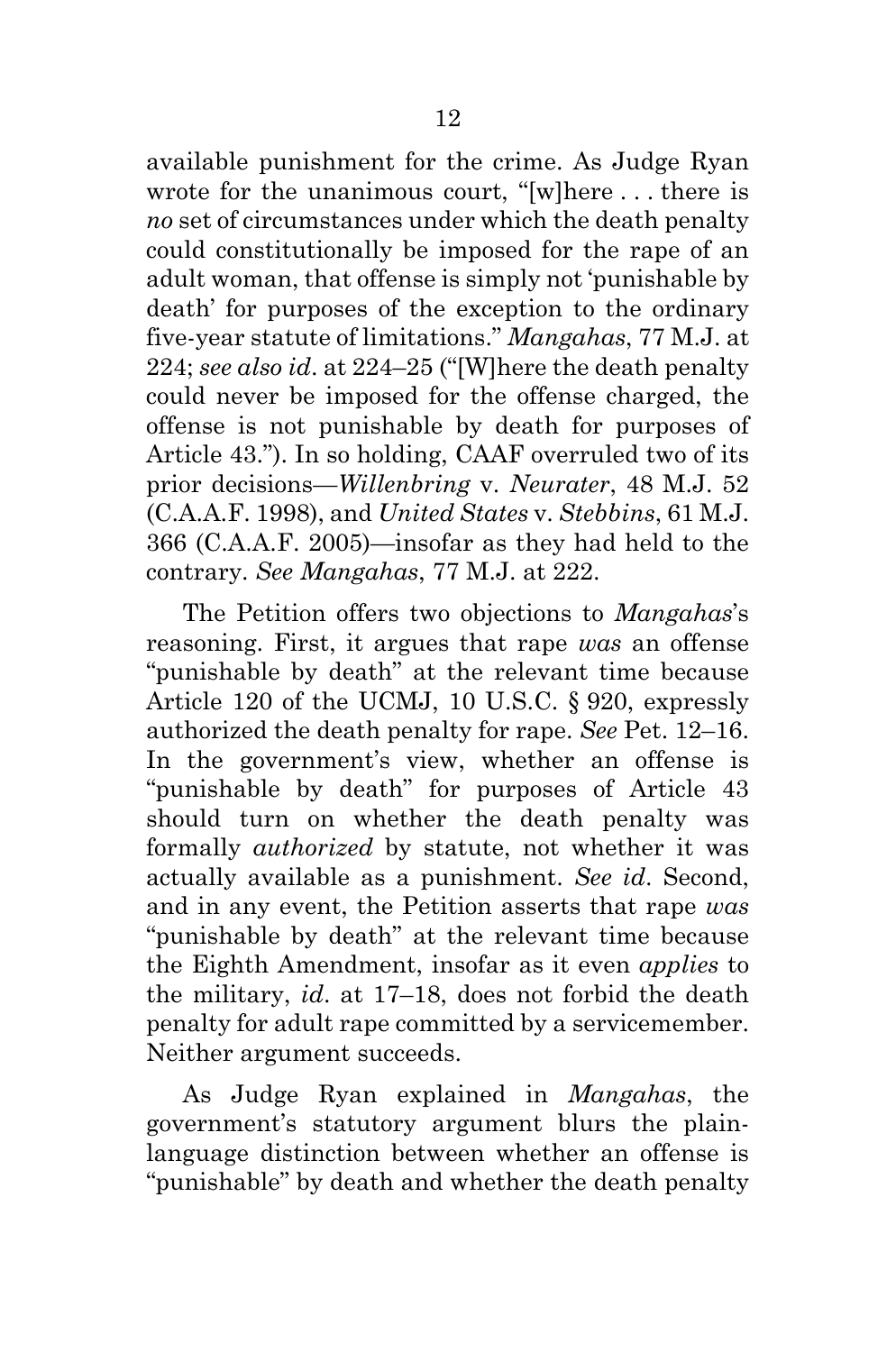is "authorized." *See* 77 M.J. at 224. "In its plainest terms," she explained, "'punishable' means 'subject to a punishment,' or 'to inflict punishment.'" *Id*. (citations omitted). That Article 120 *authorized* the death penalty for rape does not mean that rape was thus "punishable by death"; if, as CAAF concluded, the Constitution forbade the imposition of the death penalty for a specific offense, then the offense was, on the ordinary meaning of the terms, not "punishable by death." *See id*.

As for the government's suggestion that, insofar as the Eighth Amendment even *applies* to the military, it does not bar the death penalty for rape, CAAF read this Court's decision in *Coker* v. *Georgia*, 433 U.S. 584 (1977), as "unequivocally [holding] that the death penalty was a constitutionally impermissible penalty in violation of the cruel and unusual punishment clause of the Eighth Amendment for the crime of rape of an adult woman." *Mangahas*, 77 M.J. at 223. The government argued that the five-Justice statement respecting the denial of rehearing in *Kennedy* v. *Louisiana*, 554 U.S. 945 (2008) (mem.), called into question whether *Coker* applies to the military. But CAAF disagreed—pointing to those Justices' own assertion that whether the Eighth Amendment applied differently to courts-martial was "a matter not presented here for our decision." *Mangahas*, 77 M.J. at 223 n.3 (quoting *Kennedy*, 554 U.S. at 948 (statement of Kennedy, J.)).

In essence, then, the government's principal objection to CAAF's decision in *Mangahas* is that CAAF erred by . . . following this Court's precedent. That objection is empty enough in its own right. But it also fails to account for Article 55 of the UCMJ which not only generally incorporates this Court's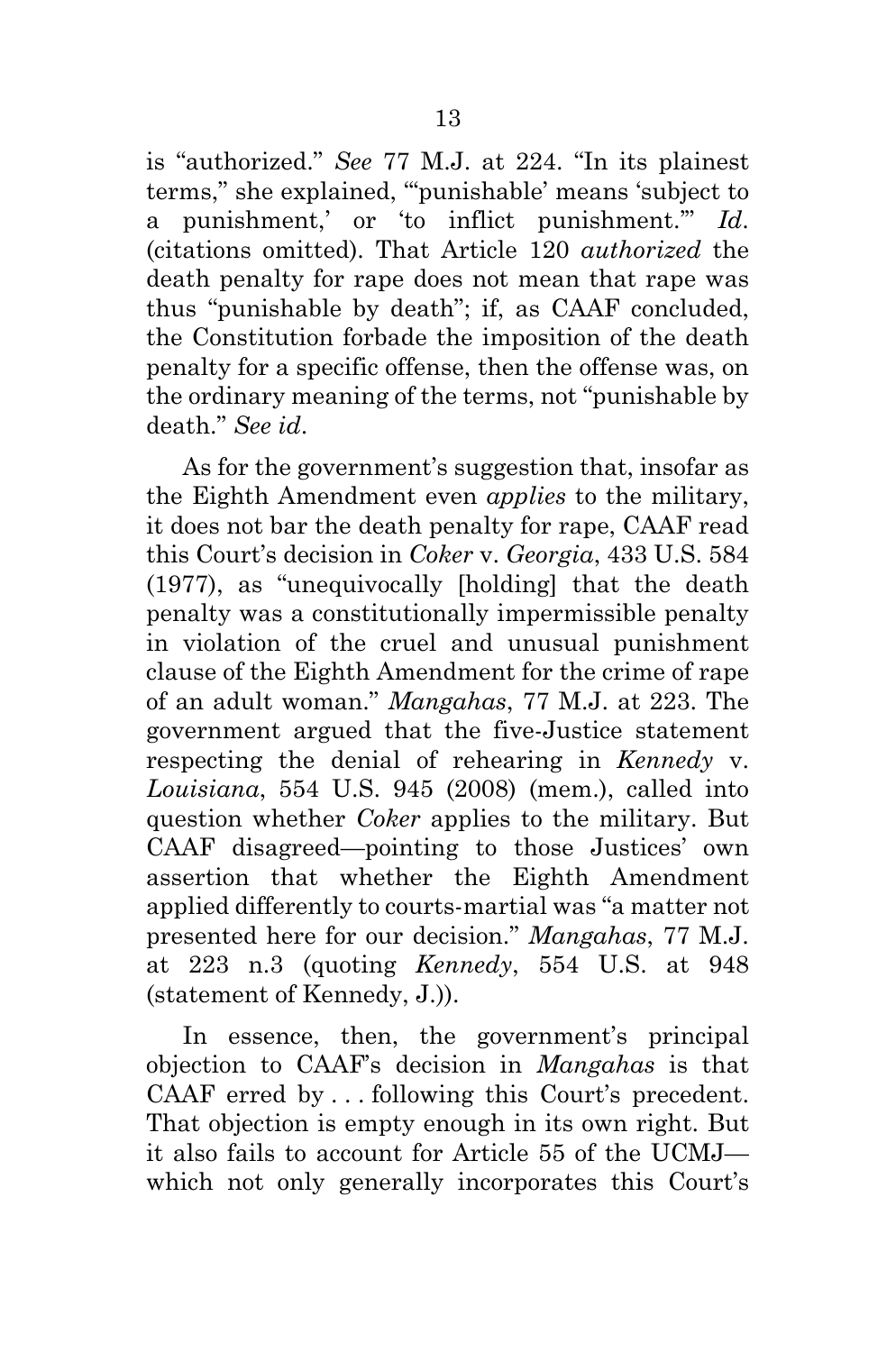civilian Eighth Amendment jurisprudence by statute, *see United States* v. *Matthews*, 16 M.J. 354, 368 (C.M.A. 1983), but was "intended to grant protection covering even wider limits." *United States* v. *Wappler*, 9 C.M.R. 23, 26 (C.M.A. 1953); *see also Mangahas*, 77 M.J. at 223 n.4 (citing Article 55).[8](#page-22-0) 

In other words, the government's argument that rape was "punishable by death" turns not only on concluding that *Coker* does not apply to the military, but *also* that Article 55, which otherwise incorporates this Court's Eighth Amendment jurisprudence into the military, doesn't incorporate *Coker*. It would be one thing if the government explained how Article 55 could brook such a distinction (or why CAAF's settled understanding that Article 55 has that effect is wrong), but the Petition does not so much as mention that provision. Thus, even if the Eighth Amendment itself does not forbid the imposition of the death penalty for adult rape by a servicemember, Article 55 does. Either way, *Mangahas* was rightly decided.

<span id="page-22-0"></span><sup>8.</sup> As CAAF's predecessor explained in *Matthews*, "there may be circumstances under which the rules governing capital punishment of servicemembers will differ from those applicable to civilians." 16 M.J. at 368; *see also id*. ("This possibility is especially great with respect to offenses committed under combat conditions when maintenance of discipline may require swift, severe punishment, or in violation of the law of war, e.g., spying.").

But *Matthews* rejected the suggestion that those circumstances were implicated for the offenses at issue in that case (murder and rape), because those offenses "have no characteristics which, for purposes of applying the prohibition against 'cruel and unusual punishments,' distinguish them from similar crimes tried regularly in State and Federal courts." *Id*. at 369. So too, here.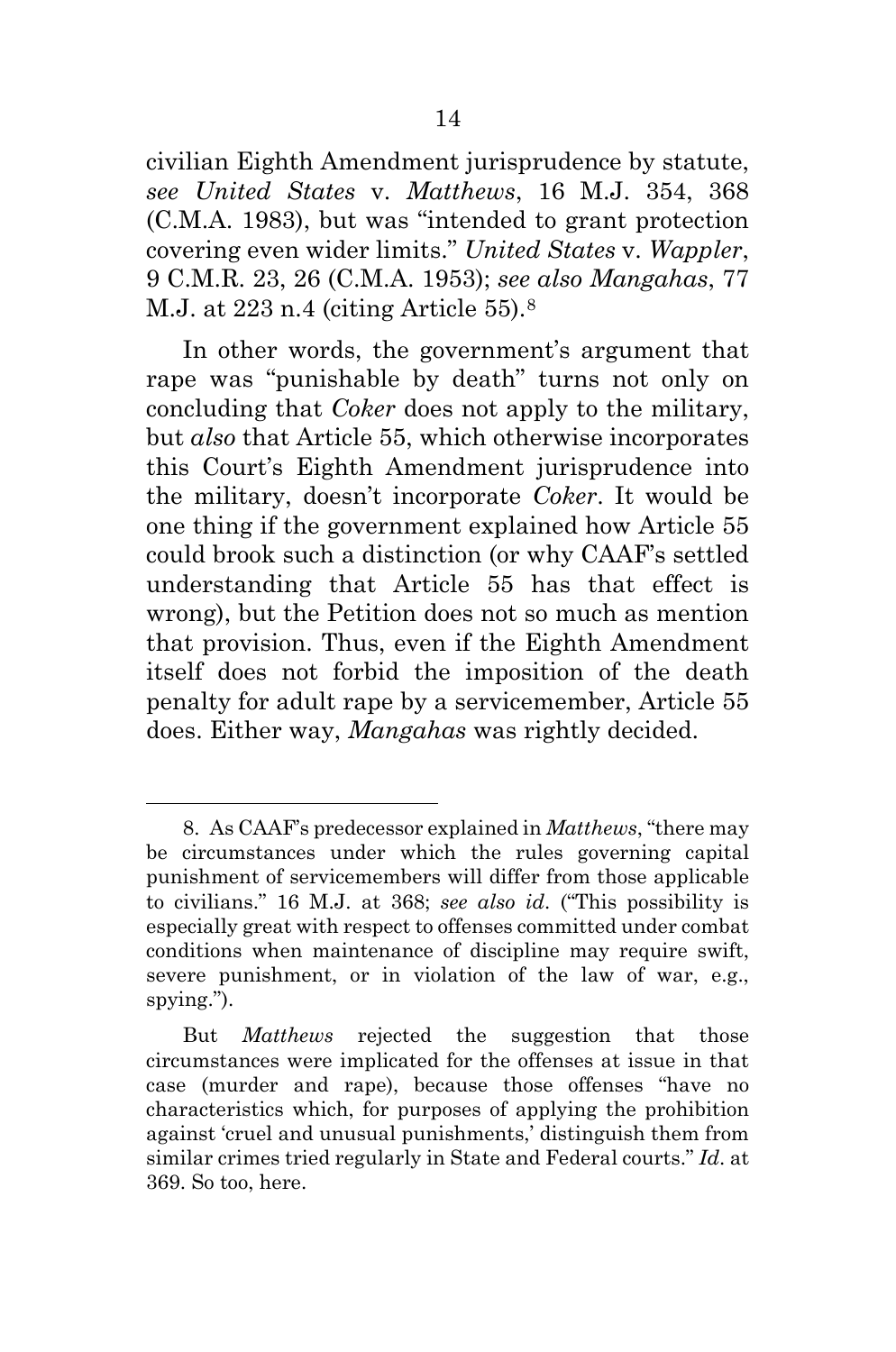#### <span id="page-23-0"></span>**B.** *Briggs*

When it finally turns to a critique of CAAF's decision in Respondent's case, the Petition fares little better. Citing nothing more than legislative history, the government argues that, when it enacted the 2006 amendment to Article 43, Congress "would have expected" that there would be no statute of limitations for rape offenses predating the 2006 amendment. Pet. 21–22. As CAAF explained in detail, however, that's the wrong answer to the wrong question.

Courts generally apply the statute of limitations in place at the time of the alleged offense. *See Toussie* v. *United States*, 397 U.S. 112, 115 (1970). And appellate courts apply the law at the time of a direct appeal, not the time of the trial. *See Griffith* v. *Kentucky*, 479 U.S. 314 (1987). Thus, once *Mangahas* interpreted Article 43 to provide that the statute of limitations for rape prior to the 2006 amendment was five years, the question in *Briggs* reduced to whether Congress intended the 2006 amendment to apply *retroactively*; because Respondent's direct appeal was still pending, there was no question that *Mangahas* applied.

As Judge Maggs explained below, however, not only is there no indication of such intent in either the text or the legislative history of the 2006 amendment, but there is significant evidence that Congress did *not* have that intent. In his words, "the 2006 amendment to Article 43(a), UCMJ, was not limited to rape; it also eliminated the previous five-year period of limitations for unpremeditated murder. Congress therefore did not intend the 2006 amendment simply to maintain the status quo." Pet. App. 11a (footnote omitted). And yet, there is no suggestion in the text or legislative history that Congress intended the 2006 amendment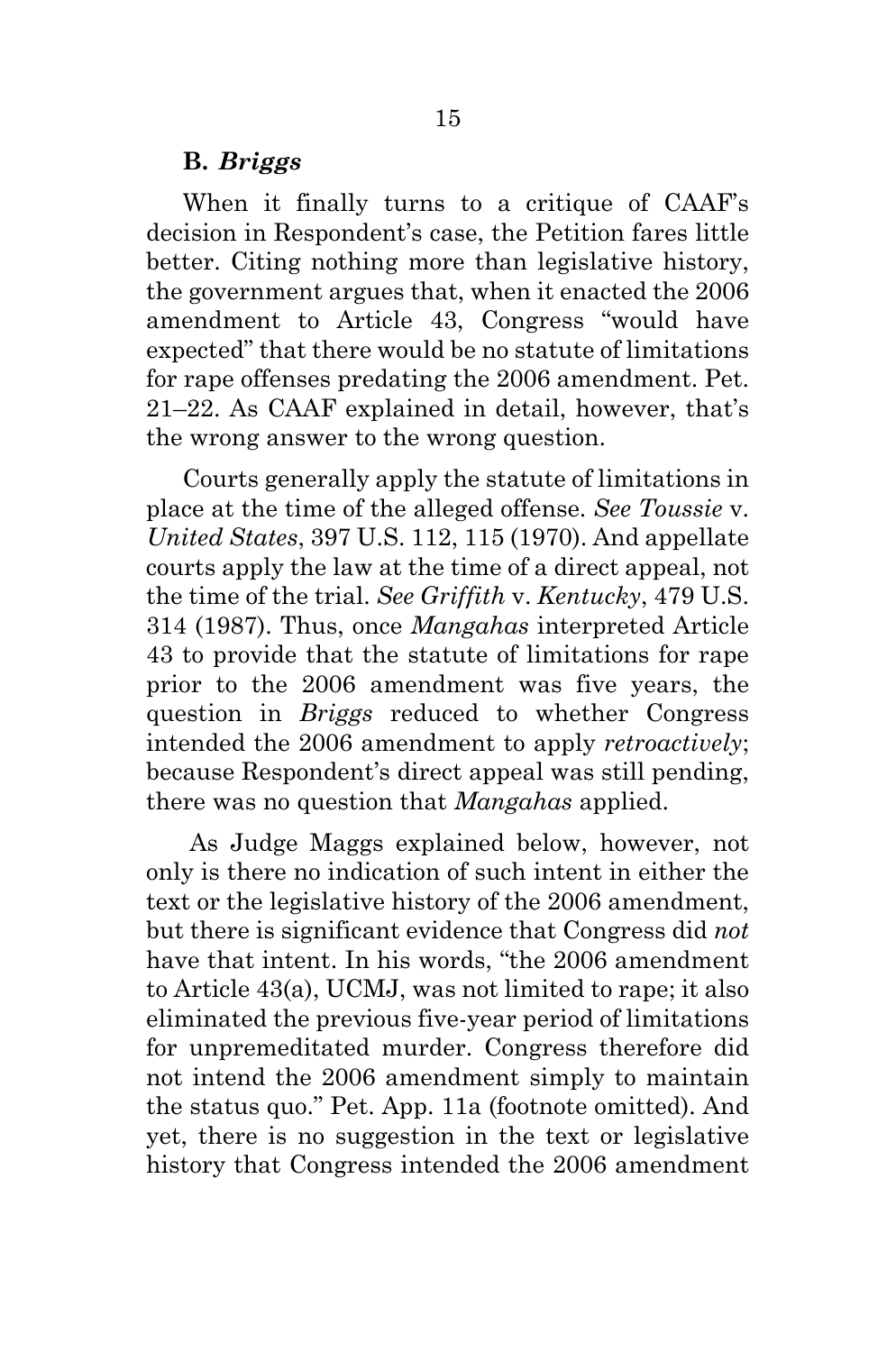to apply retroactively to cases of unpremeditated murder—and the government has not argued to the contrary. Thus, for the government to be correct, the 2006 amendment to Article 43 would have to apply retroactively to rape but *not* to unpremeditated murder—a distinction that finds exactly zero support in that statute's text or legislative history. *See id*. at 11a & n.6.

As for the idea that Congress *thought* it was codifying the status quo with regard to the statute of limitations for rape, "that belief alone would not imply that Congress intended for the amendment to apply retroactively. In such circumstances, Congress would have had no reason to consider the issue of retroactivity. And if Congress did not actually decide to make the statute apply retroactively, then the presumption of non-retroactivity should control." *Id*. at 11a–12a; *see also United States* v. *Habig*, 390 U.S. 222, 227 (1968) ("[C]riminal limitations statutes are 'to be liberally interpreted in favor of repose.'" (quoting *United States* v. *Scharton*, 285 U.S. 518, 522 (1932))).[9](#page-24-0)

Rather than engage with CAAF's analysis on these points, the Petition sidesteps it—suggesting that the

<span id="page-24-0"></span><sup>9.</sup> The absence of any discussion of retroactive application in the text or legislative history of the 2006 amendment to Article 43 is all the more telling in this specific context. Not only had Congress already considered similar questions about retroactive application in enacting a 2003 amendment to Article 43, but this Court's ruling in *Stogner* had discussed in considerable detail the difficulties that could arise from legislatures seeking to retroactively apply extended statutes of limitations for sexual assault and child abuse offenses. *See, e.g.*, 539 U.S. at 609–21. That Congress was well aware of these concerns and *still* included no discussion of retroactivity in the 2006 amendment to Article 43 only further supports CAAF's reasoning in *Briggs*.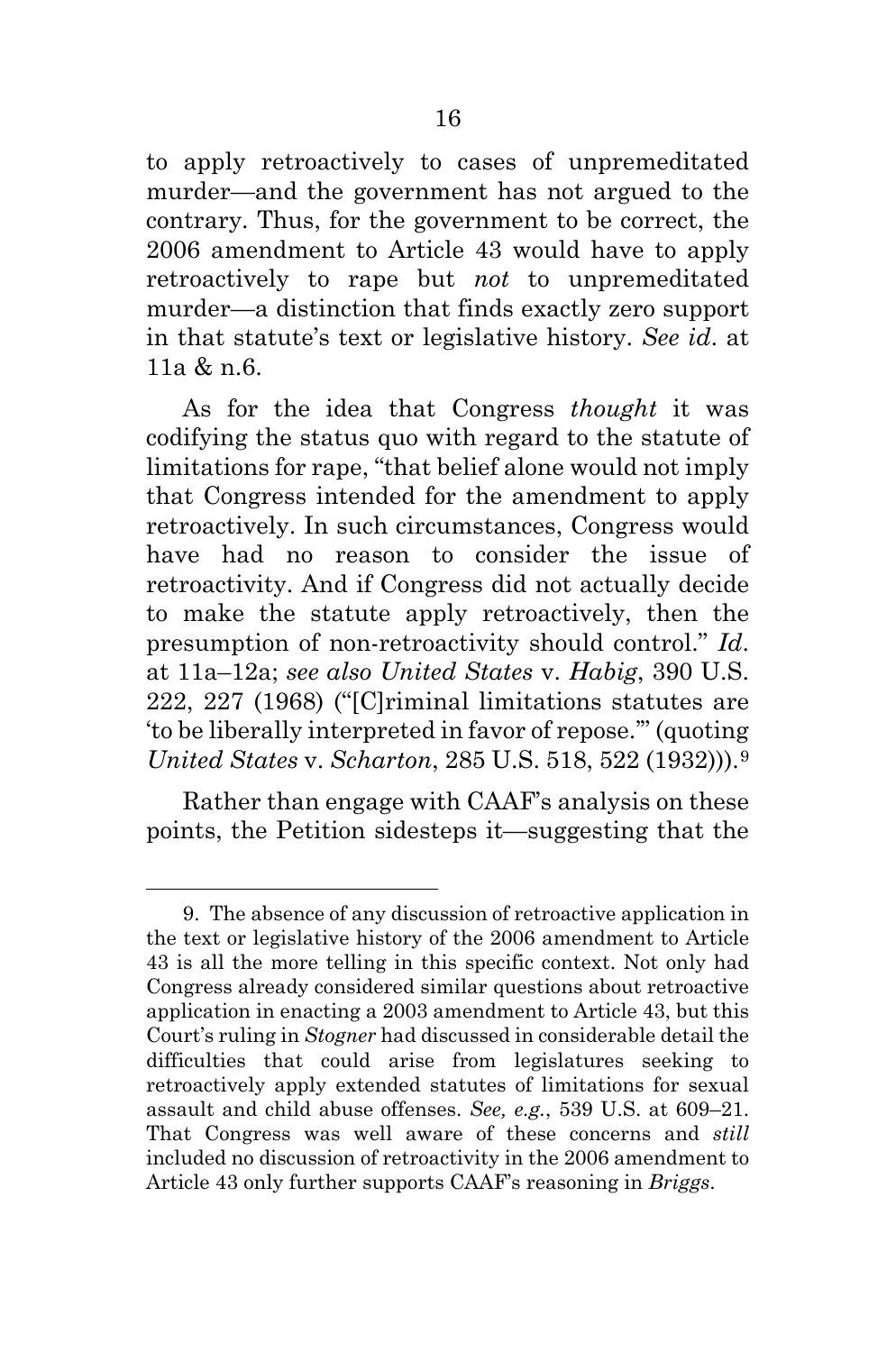presumption against retroactivity should not apply in the first place. As the government argues, because CAAF's precedent at the time of the 2006 amendment *did* treat rape as an offense "punishable by death," "no settled expectations were disrupted" when Congress expressly provided that rape offenses would have no statute of limitations going forward. *See* Pet. 21.

CAAF rejected this argument as well, and for good reason: In considering whether a statute produces an impermissible "retroactive effect," courts do not ask whether it produced that effect on its face, but rather whether it produced that effect *as applied* to the party claiming that it is impermissibly retroactive. *See, e.g.*, *Fernandez-Vargas* v. *Gonzales*, 548 U.S. 30, 37 (2006) ("[W]e ask whether applying the statute *to the person objecting* would have a retroactive consequence in the disfavored sense of 'affecting substantive rights, liabilities, or duties [on the basis of] conduct arising before [its] enactment.'" (quoting *Landgraf* v. *USI Film Prods.*, 511 U.S. 244, 278 (1994) (alterations in original; emphasis added)). And "[i]f the answer is yes, we then apply the presumption against retroactivity by construing the statute as inapplicable to the event or act in question owing to the 'absen[ce of] a clear indication from Congress that it intended such a result.'" *Id*. at 37–38 (quoting *INS* v. *St. Cyr*, 533 U.S. 289, 316 (2001) (second alteration in original)).

Where, as here, "the person objecting" is a criminal defendant on direct appeal, the "retroactive effect" analysis necessarily focuses on the law at the time of appeal—including, in this case, *Mangahas*. In other words, because of *Mangahas*, the statute of limitations in Respondent's case was five years *unless* the 2006 amendment applied retroactively—and whether that amendment produced an impermissible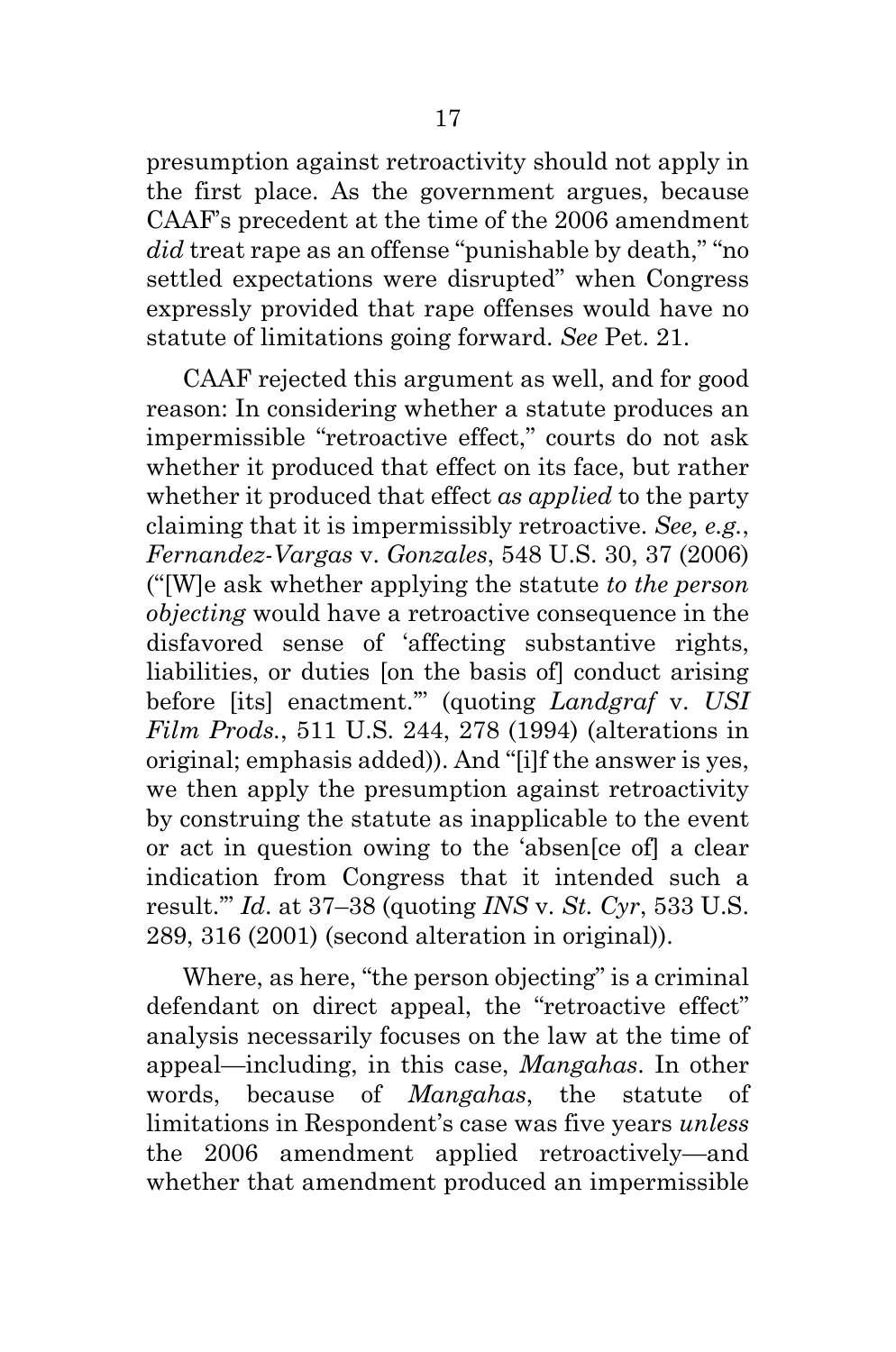retroactive effect is considered in light of *Mangahas*. CAAF was therefore correct in holding that the 2006 amendment to Article 43 lacks sufficient (which is to say any) indication of legislative intent to overcome the presumption against retroactive application.

### <span id="page-26-0"></span>**III. THE ARGUMENTS PRESENTED IN THE PETITION DO NOT JUSTIFY THIS COURT'S INTERVENTION**

The Petition's principal objections are to CAAF's interpretations of Article 43 of the UCMJ in *Mangahas* and of the 2006 amendment thereto in *Briggs*. Both of those decisions were correct. But even if this Court is inclined to disagree, the errors identified by the government are hardly worthy of this Court's review.

# <span id="page-26-1"></span>**A. CAAF's Rulings Are Limited to the UCMJ**

The Petition begins by invoking four prior examples of petitions this Court granted because the questions presented were "'of central importance for military courts.'" Pet. 24 (quoting *United States* v. *Denedo*, 556 U.S. 904, 917 (2009)), and argues that the same is true here. This argument misses the central distinction between those cases and this one—the presence (*vel non*) of legal questions transcending the unique context of courts-martial.

As the government has previously noted, when Congress first gave this Court appellate jurisdiction over CAAF's predecessor in 1983, that statutory grant "was 'not intend[ed] to displace [that court] as the primary interpreter of military law.'" Brief for the United States in Opposition at 16, *Sullivan* v. *United States*, 137 S. Ct. 31 (2016) (mem.) (quoting S. REP. No. 98-53, *supra*, at 10 (alterations in original)); *see also United States* v. *Armbruster*, 29 C.M.R. 412, 414 (C.M.A. 1960) ("[CAAF] was created by Congress to sit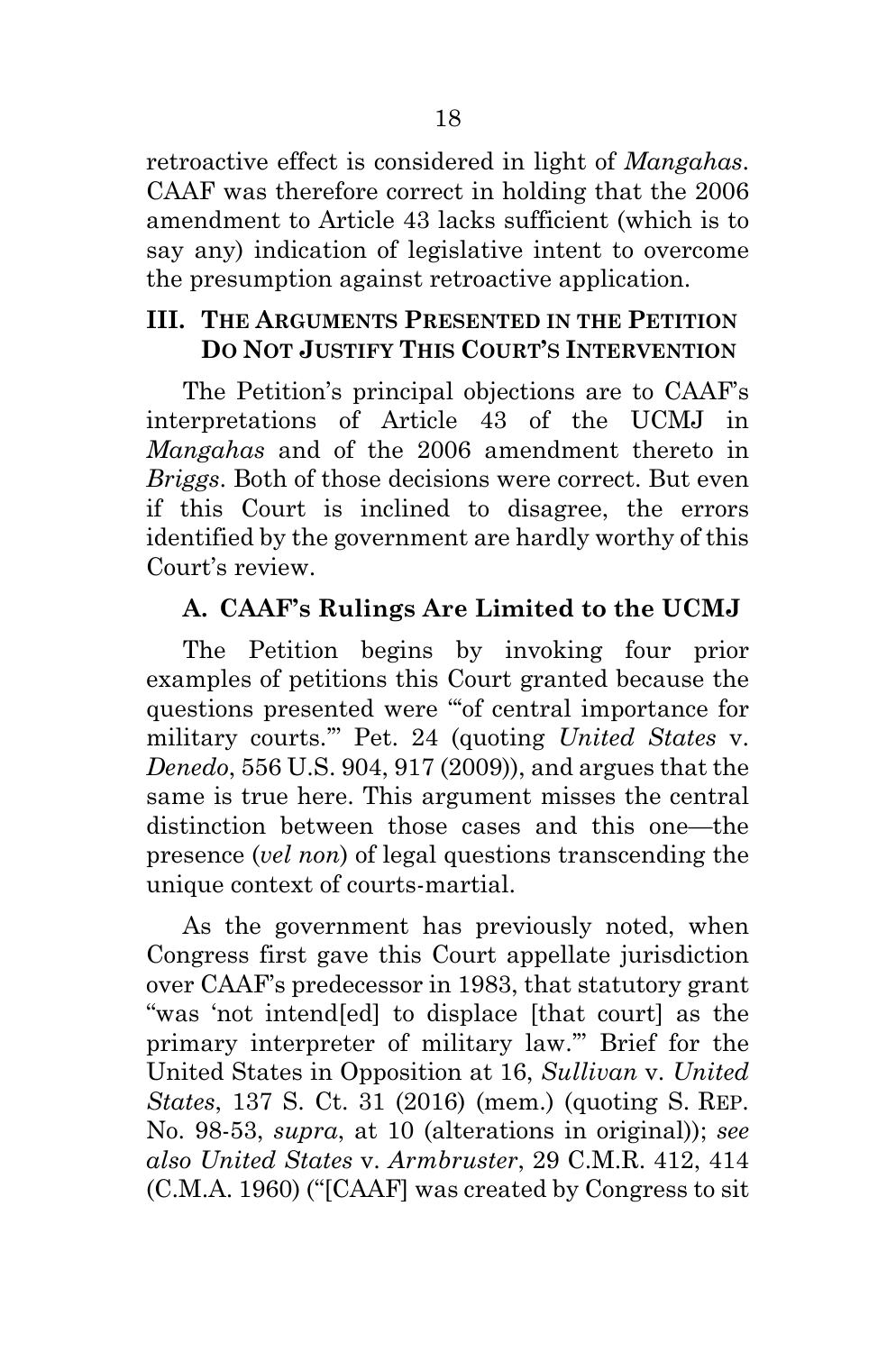in review of courts-martial on matters of law. In essence, it is the Supreme Court of the military justice system."). To that end, in 36 years, this Court has reviewed CAAF's decisions in only 10 cases, *Ortiz*, 138 S. Ct. at 2173 n.3—and *never* when the only issue in dispute was how CAAF had interpreted the UCMJ.

The four examples the government cites prove the point. In *Denedo*, for example, the government's petition raised the applicability of the All Writs Act, 28 U.S.C. § 1651, to military courts—and whether military appellate courts had the authority, under that statute of general applicability, to issue writs of error *coram nobis*. *See Denedo*, 556 U.S. at 910–17. The Petition also cites *Clinton* v. *Goldsmith*, 526 U.S. 529 (1999), which presented two questions—one about CAAF's power under the All Writs Act, and one about whether a specific exercise of authority by the President was unconstitutional. *See id*. at 533 & n.4.

In the third example the Petition cites, *United States* v. *Scheffer*, 523 U.S. 303 (1998), the government's petition asked whether Military Rule of Evidence 707 (which provides that evidence of a polygraph examination is not admissible in courtmartial proceedings) "is an unconstitutional abridgment of military defendants' right to present a defense." Petition for a Writ of Certiorari at I, *United States* v. *Scheffer*, 520 U.S. 1227 (1997) (mem.). And the final example, *Loving* v. *United States*, 517 U.S. 748 (1996), raised a series of constitutional questions about the military death penalty. *See id*. at 751–52.

All of these cases were unquestionably "'of central importance for military courts.'" Pet. 24 (quoting *Denedo*, 556 U.S. at 917). But they were also each about something *more* than the UCMJ—either the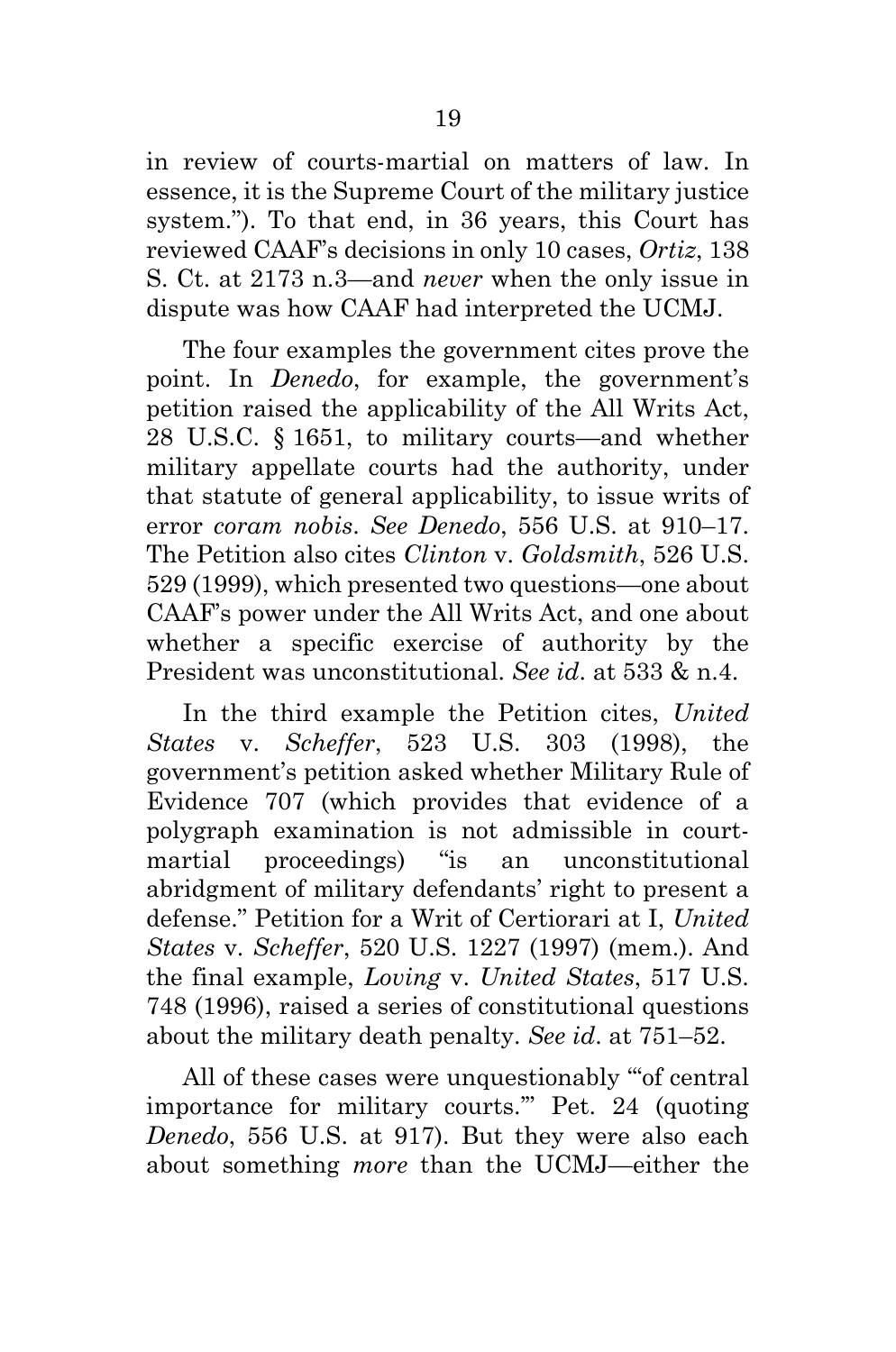construction of the All Writs Act, the Constitution, or, as in *Clinton* v. *Goldsmith*, both. In those contexts, resolution of the questions presented would have gone—and went—well beyond correcting any errors CAAF made in interpreting statutory language that applies only to the military. Resolution of the Question Presented here, in contrast, does not.

# <span id="page-28-0"></span>**B. Article 43 is Not "Parallel" to Civilian Statutes of Limitations**

The Petition tries to paint CAAF's rulings as having a broader impact by playing up the "inconsistency between the CAAF's interpretation of the phrase 'punishable by death' and the civilian courts of appeals' interpretation of identical statutory language in a parallel statutory context." *Id*. The central problem with this argument is that the statutory contexts are not actually parallel—as CAAF has expressly and repeatedly held.

For instance, in *McElhaney*, CAAF squarely refused to apply the civilian statute of limitations for child abuse to the military. As CAAF explained, "[c]ongressional intent to separate military justice from the federal criminal system, evidenced by our distinct and comprehensive criminal code, requires us to 'exercise great caution in overlaying a generally applicable statute specifically onto the military system.'" 54 M.J. at 124 (quoting *United States* v. *Dowty*, 48 M.J. 102, 111 (C.A.A.F. 1999)).

And as CAAF noted in *Lopez de Victoria*, although legislation was introduced after *McElhaney* to conform Article 43 to § 3283, Congress instead took a different tack—writing into Article 43 a new statute of limitations for child abuse offenses (and one that, as CAAF held in that case, did not apply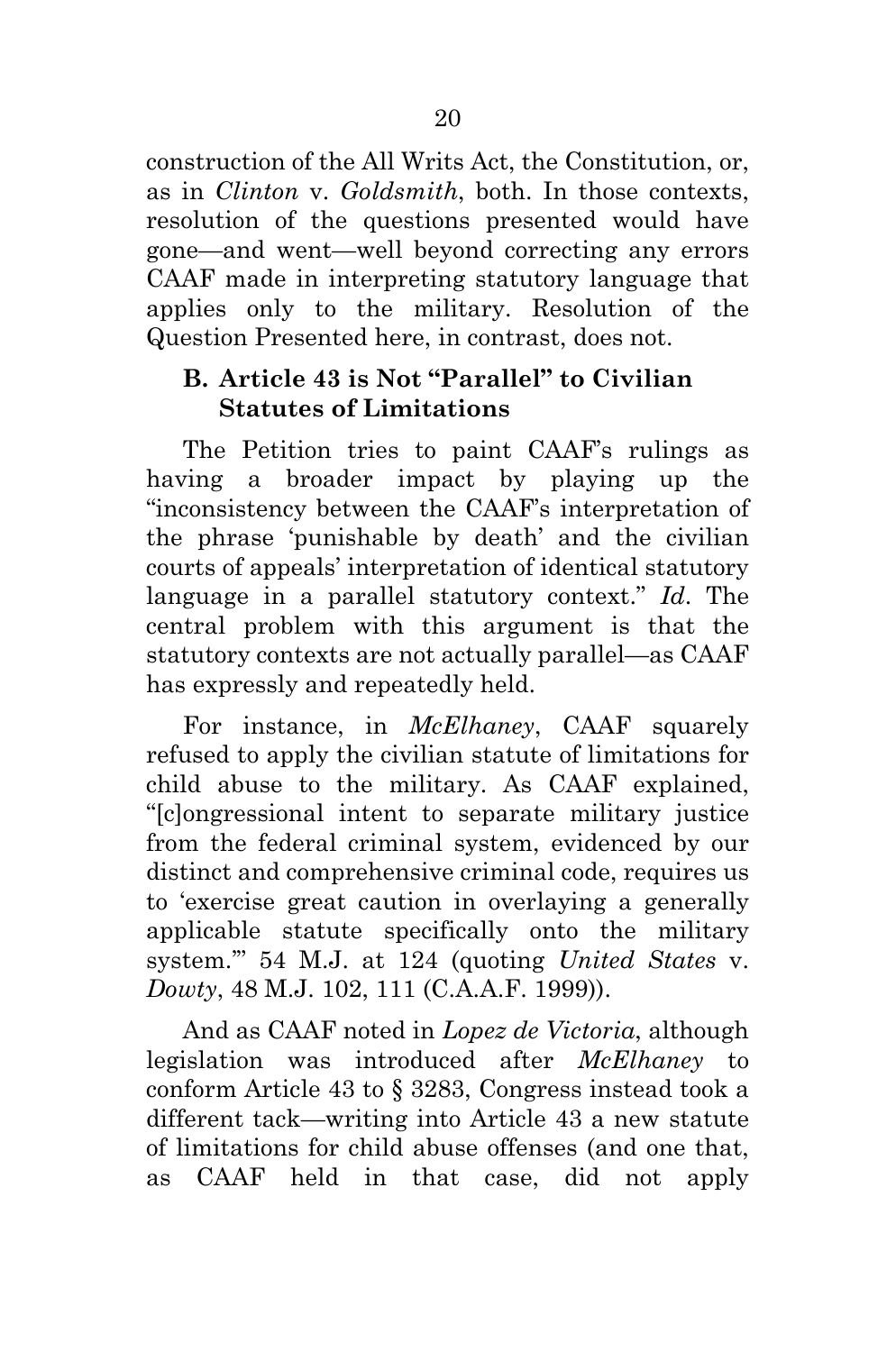retroactively). 66 M.J. at 72–73. Thus, not only has CAAF unequivocally held that Article 43 is *not* to be read in parallel to civilian statutes of limitations, but Congress, in the 2003 amendment at issue in *Lopez de Victoria*, rejected a proposal that *would* have created parallelism between those statutes of limitations. *See id*. (discussing Congress's rejection of such proposed legislation). Any "inconsistency" between *Mangahas* and "the civilian courts of appeals' interpretation of identical statutory language," Pet. 24, is therefore irrelevant, because the contexts are not actually parallel.

### <span id="page-29-0"></span>**C. The Eighth Amendment Issue Raised by the Petition is Academic**

Instead, the only issue to which the Petition even alludes that might warrant this Court's consideration is the extent to which the Eighth Amendment in general (and *Coker*, in particular) applies to courtsmartial. But even if that question might warrant this Court's attention at some point, the instant Petition is a decidedly poor vehicle for considering it here.

First, as noted above, the extent to which the Eighth Amendment applies to courts-martial on its own has largely been mooted by Article 55 of the UCMJ—which CAAF has read to incorporate this Court's Eighth Amendment jurisprudence into the military context. *See ante* at 13–14 & n.8. Unless CAAF's well-established construction of Article 55 is wrong (and the government has not argued that it is), then Article 55 would prohibit the imposition of the death penalty for a servicemember's rape of an adult even if the Eighth Amendment does not. *See Square D Co.* v. *Niagara Frontier Tariff Bureau, Inc.*, 476 U.S. 409, 424 (1986) (noting "the strong presumption of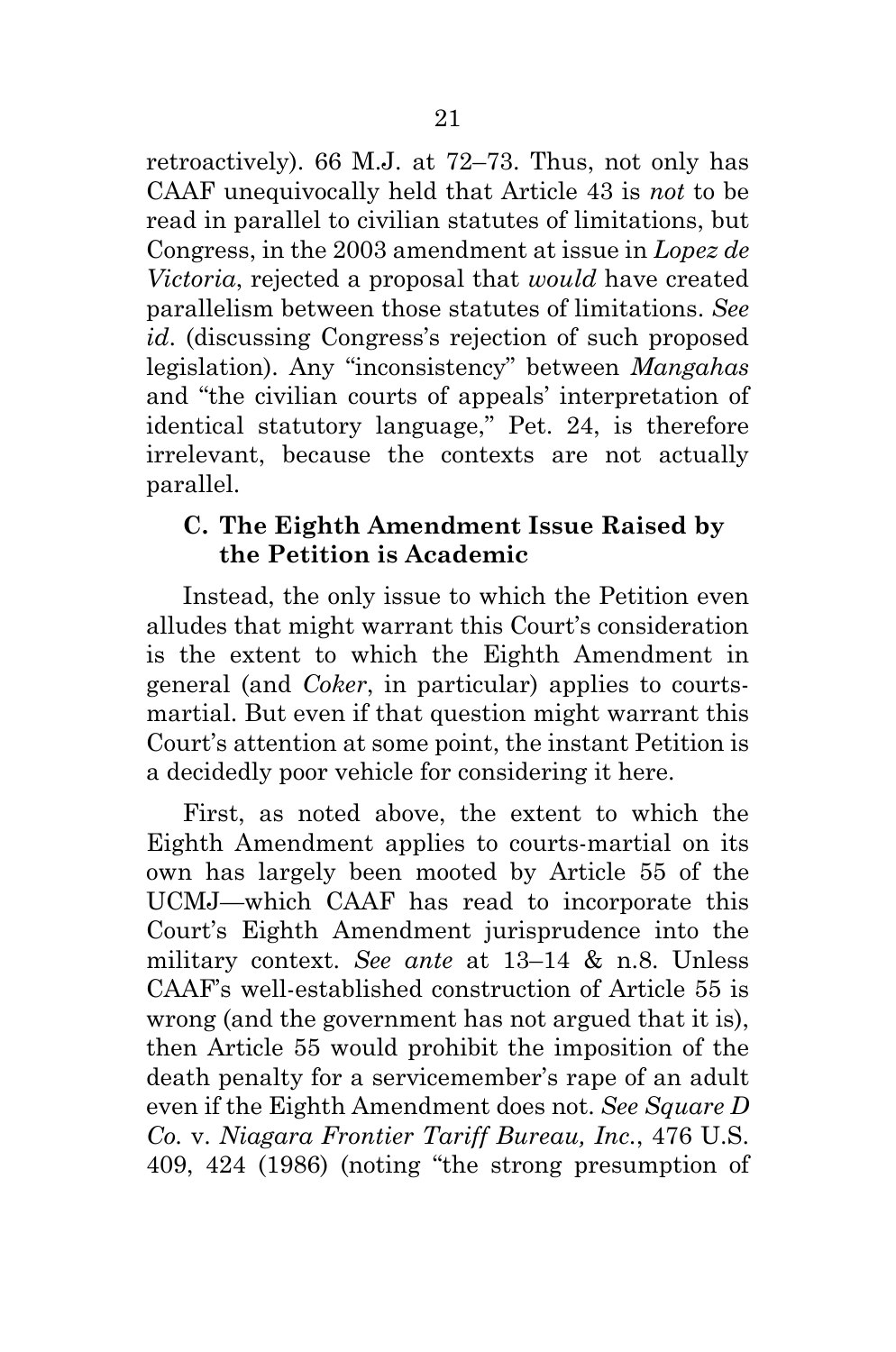continued validity that adheres in the judicial interpretation of a statute"). Either way, the offenses at issue in *Mangahas* and *Briggs* would still *not* have been "punishable by death" for purposes of Article 43.

Second, even if the constitutional question *is*  properly presented (and even if this Court has jurisdiction to reach it), its implications here are necessarily modest. Since the 2006 amendment to Article 43, there has been no statute of limitations for rape in the military—which vitiates the forwardlooking significance of *Mangahas*'s interpretation of the phrase "punishable by death." Indeed, the government is free under current law to prosecute any servicemember for any rape committed on or after January 6, 2006—regardless of when the offense is reported or when the charges are brought.

Finally, as the government concedes, the current version of the *Manual for Courts-Martial* provides that the maximum possible sentence for rape is "life without eligibility for parole." Pet. 8 n.\*. Thus, in addition to having no bearing on the statute of limitations for offenses committed on or after January 6, 2006, for offenses committed on or after June 28, 2012 (when the current *Manual* entered into force), the constitutional question cannot otherwise arise.

At most, then, the constitutional question that isn't actually implicated in this case, that needn't be resolved to decide this case, and over which this Court may in any event lack jurisdiction, "affect[s] only a closed set of crimes committed before 2006." *Id*. at 23. There have certainly been weaker cases for certiorari, but seldom from the government's pen.

 $\star$  \* \* \*